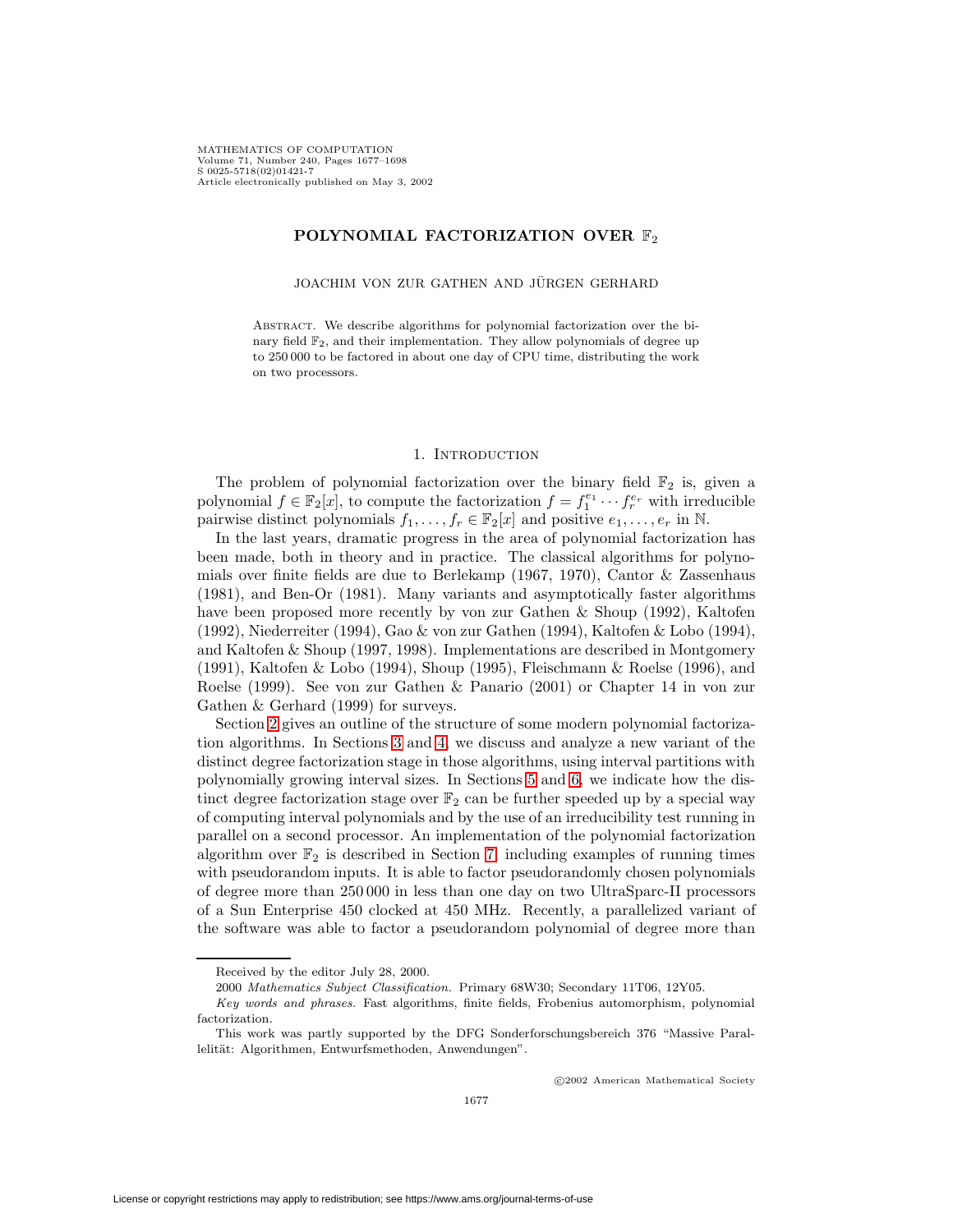one million in four days of CPU time on a Linux PC with four Pentium III processors clocked at 500 MHz (Bonorden, von zur Gathen, Gerhard, Müller & Nöcker 2001).

We have concentrated on optimizing our implementation for the distinct degree factorization stage. Of course, more work is required to also optimize for cases where the input is known to be special, say when we factor trinomials or cyclotomic polynomials. In particular, we have not optimized the equal degree factorization stage of our software.

A preliminary version of this work has appeared in Proc. ISSAC '96, ACM Press, Zürich, Switzerland, pp. 1-9. A more detailed version is in von zur Gathen & Gerhard (1996).

# 2. Polynomial factorization

<span id="page-1-0"></span>Many of the modern polynomial factorization algorithms over finite fields (Cantor & Zassenhaus (1981), Ben-Or (1981), von zur Gathen & Shoup (1992), and Kaltofen & Shoup (1998), Algorithm D, but not those of Berlekamp (1967, 1970), Gao & von zur Gathen (1994), Kaltofen & Lobo (1994), Niederreiter (1994), and Kaltofen & Shoup (1998), Algorithm B) proceed in three stages:

1. **Squarefree factorization (SFF)**. Given a nonconstant monic polynomial  $f \in \mathbb{F}_q[x]$  of degree n, compute the unique monic squarefree and pairwise coprime polynomials  $g_1, \ldots, g_n \in \mathbb{F}_q[x]$  such that

$$
f = \prod_{1 \le i \le n} (g_i)^i.
$$

2. **Distinct degree factorization (DDF)**. Given a nonconstant monic and squarefree polynomial  $f \in \mathbb{F}_q[x]$  of degree n, compute its unique decomposition

<span id="page-1-1"></span>
$$
(1) \t\t f = \prod_{1 \le d \le n} h_d
$$

into monic polynomials  $h_1,\ldots,h_n \in \mathbb{F}_q[x]$  such that each  $h_d$  has only irreducible factors of degree  $d$ . Such an  $h_d$  is called an equal-degree polynomial of order d.

3. **Equal degree factorization (EDF)**. Given integers  $d, r \in \mathbb{N}$  with  $r \geq 2$ and a squarefree equal-degree polynomial  $f \in \mathbb{F}_q[x]$  of order d and degree  $n = rd$ , compute its r irreducible factors.

In this and the following sections,  $M(n)$  denotes the multiplication time for polynomials over  $\mathbb{F}_q$ , i.e., two polynomials of degree less than n can be multiplied with at most  $M(n)$  operations in  $\mathbb{F}_q$ . By Schönhage & Strassen (1971) and Schönhage (1977), we may assume that  $M(n) \in O(n \log n \log \log n)$  (see also Cantor & Kaltofen 1991). In our implementation, we use  $M(n) \in O(n \log^{1.59} n)$  for  $q = 2$  (Cantor 1989). We also use here that a division with remainder and a gcd for polynomials of degree at most n can be computed using  $O(M(n))$  and  $O(M(n) \log n)$  operations in  $\mathbb{F}_q$ , respectively (see, e.g., von zur Gathen & Gerhard 1999, Chapters 9 and 11).

Using the deterministic algorithm of Yun (1976), stage 1 can be performed at essentially the cost of one gcd, i.e., with  $O(M(n) \log n)$  operations in  $\mathbb{F}_q$ . The algorithm of Kaltofen & Shoup (1998) performs stage 2 using  $O(n^{1.815} \log q)$  operations in  $\mathbb{F}_q$ . It is the asymptotically fastest of the currently known algorithms for distinct degree factorization when the field size  $q$  is fixed. Finally, stage 3 can be performed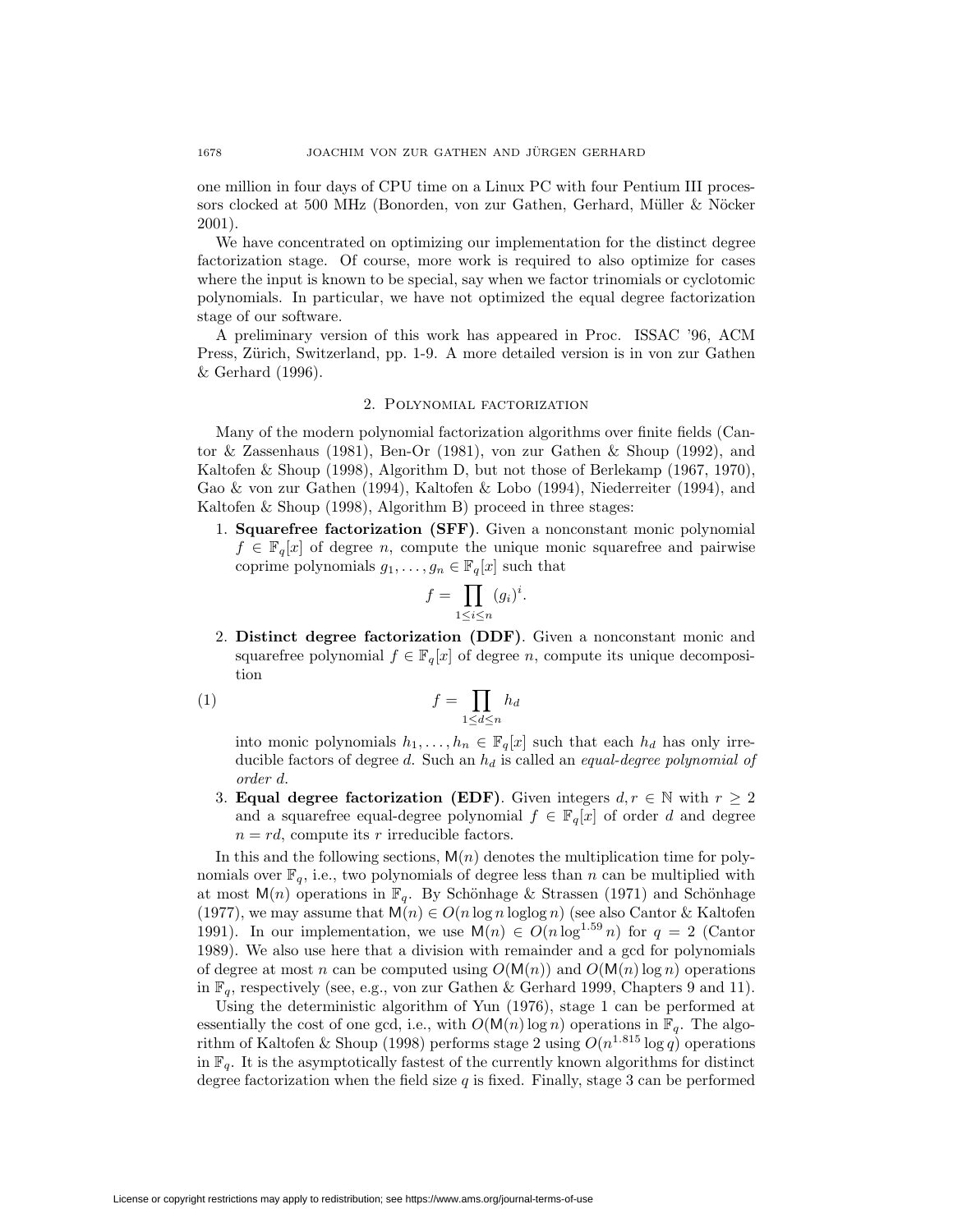with  $O(n^{1.7} + M(n) \log r \log q)$  operations in  $\mathbb{F}_q$ , using a probabilistic algorithm of von zur Gathen & Shoup (1992).

We now briefly present the algorithm for SFF over the binary field  $\mathbb{F}_2$  that we use in our implementation. In fact, it works over any finite field of characteristic two.

# <span id="page-2-2"></span>**Algorithm 2.1.** Squarefree factorization.

Input: A nonzero polynomial  $f \in \mathbb{F}_2[x]$  of degree  $n \in \mathbb{N}$ .

Output: Squarefree and pairwise coprime polynomials  $g_1, \ldots, g_n \in \mathbb{F}_2[x]$  such that  $f = \prod_{1 \leq i \leq n} g_i^i$ .

- 0. If deg  $f = 0$  then return the empty sequence.
- 1. Set  $g = \gcd(f, f')$ . { Comment:  $g = (g_2g_3)^2(g_4g_5)^4(g_6g_7)^6 \cdots$  }
- 2. Recursively compute the squarefree factorization  $h_1, \ldots, h_m$  of  $g^{1/2}$ , where  $2m = \deg g \leq n$ .

{ Comment: 
$$
h_i = g_{2i}g_{2i+1}
$$
 for  $1 \le i \le m$ , where  $g_{n+1} = 1$  is assumed. }

- 3. Set  $h = f/g$ . { Comment:  $h = g_1 g_3 g_5 g_7 \cdots$  }
- <span id="page-2-1"></span>4. Repeat step [5](#page-2-1) for i from m down to 1.
- 5.  $\{\text{Loop invariant: } h = \prod_{0 \le j \le i} g_{2j+1}\}$ 
	- Set  $g_{2i+1} = \gcd(h_i, h), g_{2i} = h_i/g_{2i+1}$ , and replace h by  $h/g_{2i+1}$ .
- 6. Set  $g_1 = h$  and  $g_j = 1$  for  $2m + 1 < j \le n$ .
- 7. Return  $g_1, \ldots, g_n$ .

<span id="page-2-0"></span>The correctness of the algorithm is clear from the comments contained therein, and it can be implemented so as to use  $O(M(n) \log n)$  operations in  $\mathbb{F}_2$ .

## 3. Distinct degree factorization

If one factors uniformly generated random polynomials, the dominating cost of the overall algorithm is the cost of the DDF. The reason is that probably an EDF has to be performed only on equal-degree polynomials of small degree (see Flajolet, Gourdon & Panario (1996) for a detailed analysis). This is confirmed by tests of our factorization routine on random inputs, as reported in Section [7.](#page-9-0) In this paper, we do not discuss the EDF further.

In the following, we briefly discuss the basic idea of all DDF algorithms over the finite field  $\mathbb{F}_q$ . In addition to  $\mathsf{M}(n)$ , we use the following cost measures for our algorithms:

- $P(n)$ , the cost for computing one *modular product* of two polynomials of degree less than  $n$  modulo a fixed polynomial of degree at most  $n$ .
- $\mathsf{Q}(n)$ , the cost for one *modular qth power* of a polynomial of degree less than n modulo a fixed polynomial of degree at most n. Then  $\mathsf{Q}(n) \leq 2|\log_2 q| \mathsf{P}(n)$ . However, for  $q = 2$ , modular squaring is cheaper than a general modular multiplication.
- $D(n)$ , the cost for one *division with remainder* of two polynomials of degree at most n.
- $G(n)$ , the cost for one *gcd computation* of two polynomials of degree at most n.

All of the functions above count operations in  $\mathbb{F}_q$ . We note that  $P(n), D(n) \in$  $O(M(n)), Q(n) \in O(M(n) \log q)$ , and  $G(n) \in O(M(n) \log n)$ . A high-level cost analysis in terms of these functions is convenient to achieve simultaneously two goals: explicit "O"-free estimates, at least for the dominant term, for various algorithms, and also good asymptotic bounds. In our algorithms, many modular products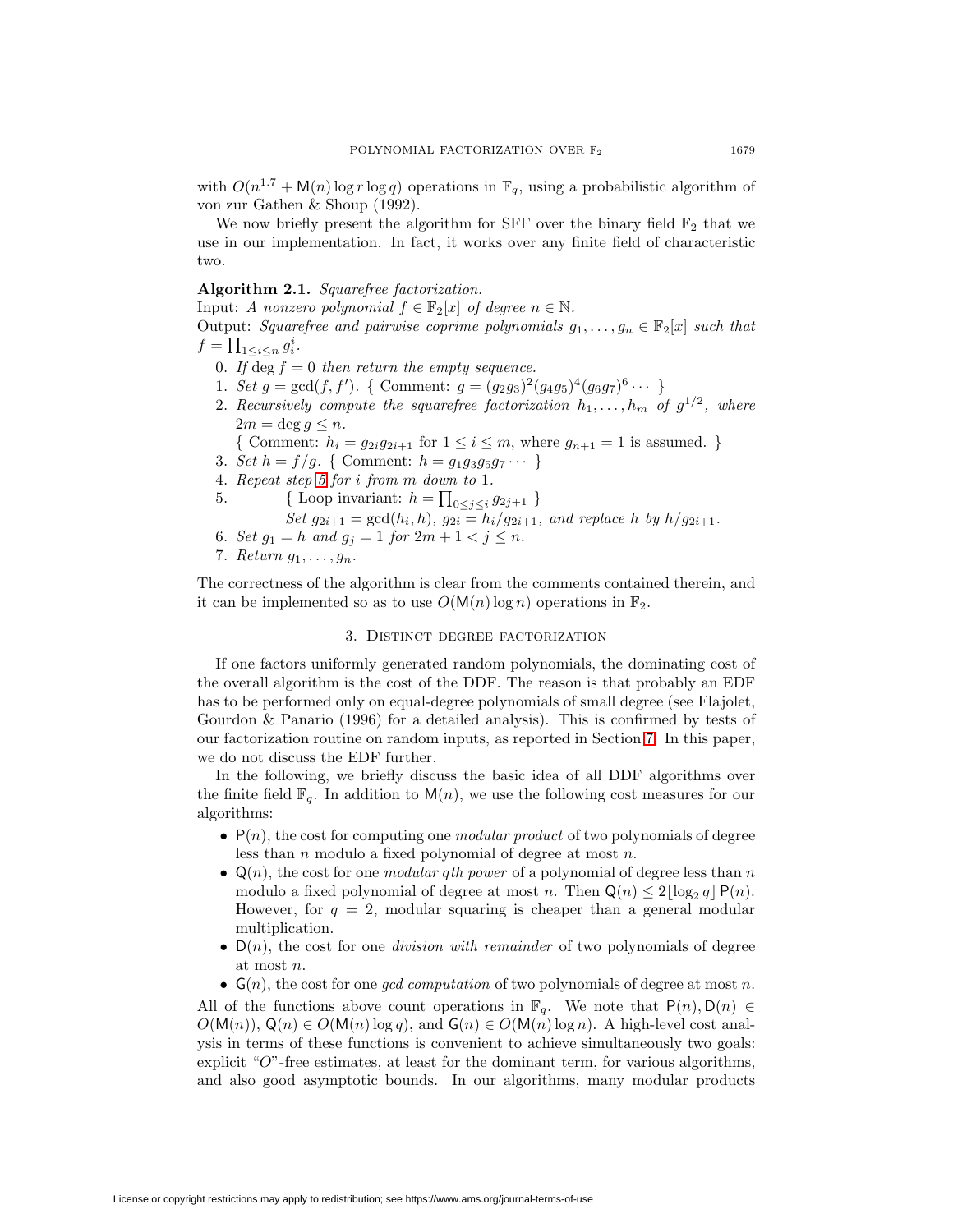and modular squarings with the same fixed modulus occur, and we exploit this by preconditioning on the modulus as much as possible (see Section [7\)](#page-9-0).

Let  $f \in \mathbb{F}_q[x]$  be a monic squarefree polynomial of degree n. It is well known that for any  $i \in \mathbb{N}$ ,  $x^{q^i} - x$  is the product of all monic irreducible polynomials in  $\mathbb{F}_q[x]$  of degree dividing i (see, e.g., Lidl & Niederreiter 1983, Theorem 3.20). This leads to the well-known algorithm for computing the DDF  $(1)$  of f by successively computing  $gcd(f, x^{q^i} - x)$  for  $i = 1, 2, 3, \ldots, \lfloor n/2 \rfloor$  and removing it from f. Gauß states this method in a manuscript written in 1798 or 1799, but only published in his Nachlaß (Gauß 1863, p. 237). It was rediscovered several times; see Galois (1830), Serret (1866), Arwin (1918), and Cantor & Zassenhaus (1981). The cost of the algorithm is

$$
\left\lfloor\frac{n}{2}\right\rfloor(Q(n)+\mathsf{D}(n)+\mathsf{G}(n))\in O(n\cdot \mathsf{M}(n)(\log q+\log n))
$$

operations in  $\mathbb{F}_q$ . One drawback of the algorithm is that most of the gcds computed will equal 1, since a random polynomial of degree n has about  $\log n$  irreducible factors on average (Berlekamp 1984, exercise 3.6, see also Knopfmacher & Knopfmacher 1993). The cost for a gcd computation for polynomials of degree at most n differs by a factor of  $O(\log n)$  from the cost for a multiplication or a division with remainder (in our experiments about  $3 \log_2 n$ ), and for large values of n, the computation of a gcd is much more costly than a multiplication or a division with remainder, and computation time is wasted without noticeable progress.

To overcome this problem, some polynomial factorization algorithms (von zur Gathen & Shoup 1992, Kaltofen & Shoup 1998) use a "blocking strategy": the range  $\{1,\ldots,\lfloor n/2\rfloor\}$  for the degrees of possible nontrivial factors of f excepting the one of largest degree is partitioned into intervals  $\mathbf{I}_1, \ldots, \mathbf{I}_k$ , and there is one gcd computation per interval  $\mathbf{I}_j$  which extracts the product of all irreducible factors of  $f$ with degree in  $\mathbf{I}_j$  (coarse DDF). If that gcd turns out to be 1, we know that  $h_i = 1$ for all  $i \in I_j$ , having computed only one gcd instead of  $\#I_j$  many. If the degree of the gcd is less than  $2 \min I_j$ , then we have found an irreducible factor. Otherwise, however, a further step has to be performed to compute the  $h_i$  for  $i \in I_j$ , e.g., by a linear or binary search of the interval (fine DDF).

We now introduce some notation. Let  $m = \lfloor n/2 \rfloor$ . An *interval partition* of  $\{1,\ldots,m\}$  is a sequence of integers  $0 = c_0 < c_1 < c_2 < \cdots < c_{k-1} < c_k = m$ , where  $0 < k \in \mathbb{N}$  is the *length* of the partition. The sets  $\mathbf{I}_j = \{c_{j-1} + 1, \ldots, c_j\}$  for  $1 \leq j \leq k$  are the *intervals* of the partition (see Figure [1\)](#page-3-0). For  $c, d \in \mathbb{N}$  with  $c < d$ , we define  $(c, d]$  to be the set of polynomials

$$
\{f \in \mathbb{F}_q[x] : c < \deg p \le d \text{ for any irreducible factor } p \text{ of } f\}.
$$



<span id="page-3-0"></span>Figure 1. An interval partition.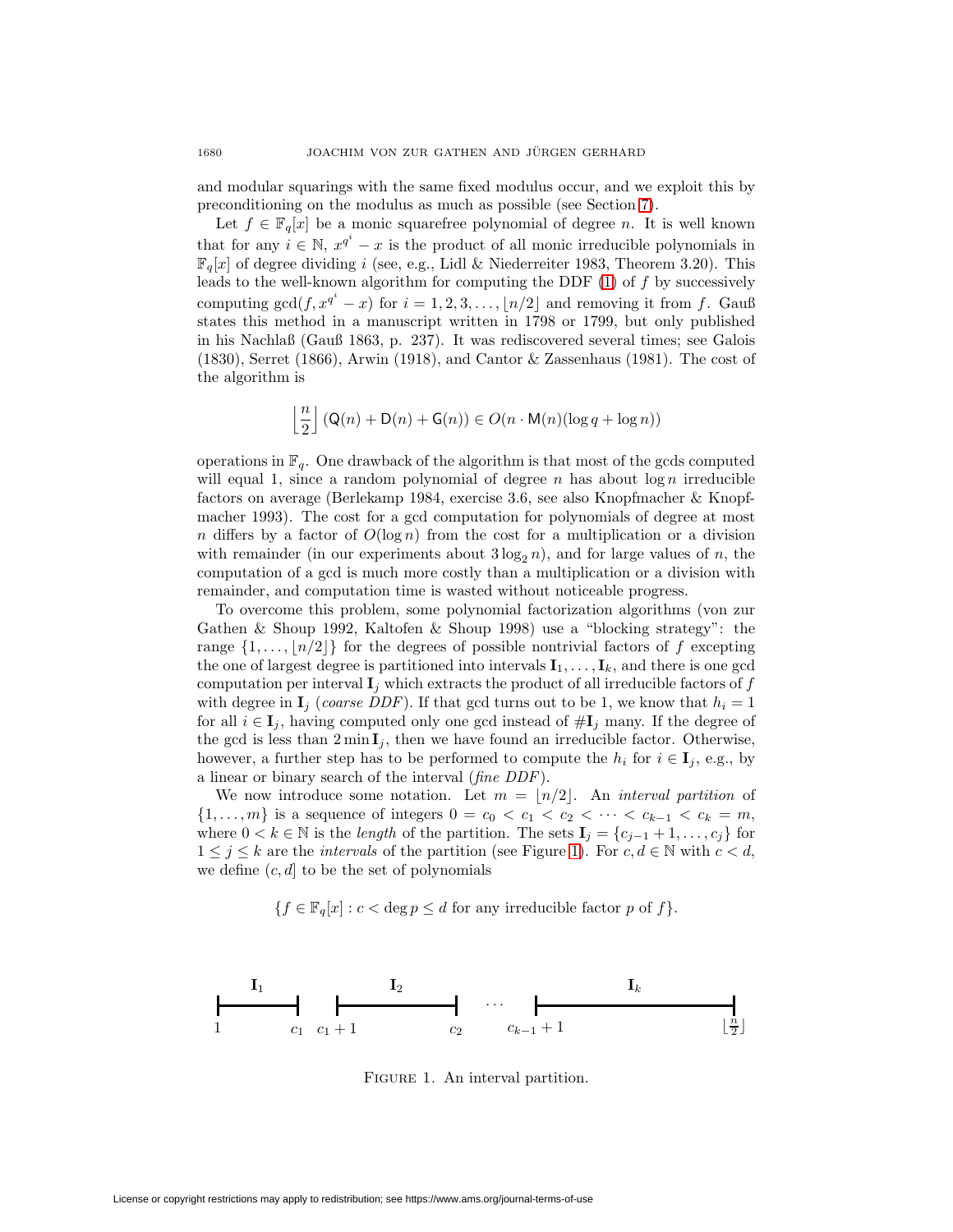<span id="page-4-0"></span>By an *interval polynomial* for  $\mathbf{I}_j$  we mean a polynomial in  $(0, c_j]$  that is divisible by each irreducible polynomial in  $(c_{j-1}, c_j]$ . For example,

$$
(2) \qquad \prod_{c_{j-1} < i \leq c_j} (x^{q^i} - x)
$$

is an interval polynomial for  $I_j$ , used in von zur Gathen & Shoup (1992). Another example is the polynomial

$$
\prod_{0 \le i < c_j - c_{j-1}} (x^{q^{c_j}} - x^{q^i})
$$

from Kaltofen & Shoup (1998). We note that interval polynomials need not be squarefree. Kaltofen & Shoup also use this terminology, but their interval polynomials differ from ours in that they are already reduced modulo the polynomial to be factored.

For polynomials  $a, b \in \mathbb{F}_q[x]$  with  $b \neq 0$ , we denote the remainder of a modulo b of degree less than deg b by a rem b. With the above notation, a coarse DDF algorithm can be stated as follows.

# **Algorithm 3.1.** Coarse DDF.

Input: A monic squarefree polynomial  $f \in \mathbb{F}_q[x]$  of degree n.

Output: The polynomials  $H_j = \prod_{i \in I_j} h_i \in \mathbb{F}_q[x]$  for  $1 \leq j \leq k$ , where  $h_1, \ldots, h_n$ are the distinct–degree factors as in  $(1)$ , plus an irreducible factor of f of degree more than  $n/2$ , if such a factor exists.

- 1.  $B_0 = f$ .
- 2. Repeat steps 3 to 5 for  $j = 1, \ldots, k$ .
- 3. Compute the remainder  $I_j$  of an interval polynomial for  $\mathbf{I}_j$  modulo  $B_{j-1}$ .
- 4.  $H_j = \gcd(I_j, B_{j-1}).$ 5.  $B_j = \frac{B_{j-1}}{H_j}$ . {Loop invariant:  $f = B_j \prod_{1 \leq i \leq j}$  $1 \leq l \leq c_j$  $h_l.$  }
- 6. Return  $H_1, \ldots, H_k$ . If  $B_k \neq 1$ , then also return  $B_k$ .

For constant interval sizes, the above scheme already appears in von zur Gathen  $\&$  Shoup (1992), Shoup (1995), and Kaltofen  $\&$  Shoup (1998). Their algorithms differ in the computation of the interval polynomials. Note that the coarse DDF algorithm is exactly the ordinary DDF algorithm when  $c_i = j$  for  $1 \leq j \leq m$ . Intuitively, the interval partition should be chosen in such a way that the intervals increase in size, since a random polynomial has many small but only few large irreducible factors on average.

Using the remainder modulo  $B_{j-1}$  of the polynomial [\(2\)](#page-4-0) for  $I_j$ , step 3 can be implemented as follows.

- (a) Set  $I_j = 1$  and  $a = x^{q^{c_j-1}}$  rem  $B_{j-2}$ , which has already been computed by former iterations of the loop 2 if  $j \geq 2$ .
- (b) For  $i = c_{j-1} + 1, \ldots, c_j$  replace a by  $a^q$  rem  $B_{j-1}$  and  $I_j$  by

$$
I_j \cdot (a-x) \operatorname{rem} B_{j-1}.
$$

Thus the cost for the computation of  $I_j$  is  $(c_j - c_{j-1})$  modular qth powers and the same number of modular multiplications, and the cost of the above algorithm is at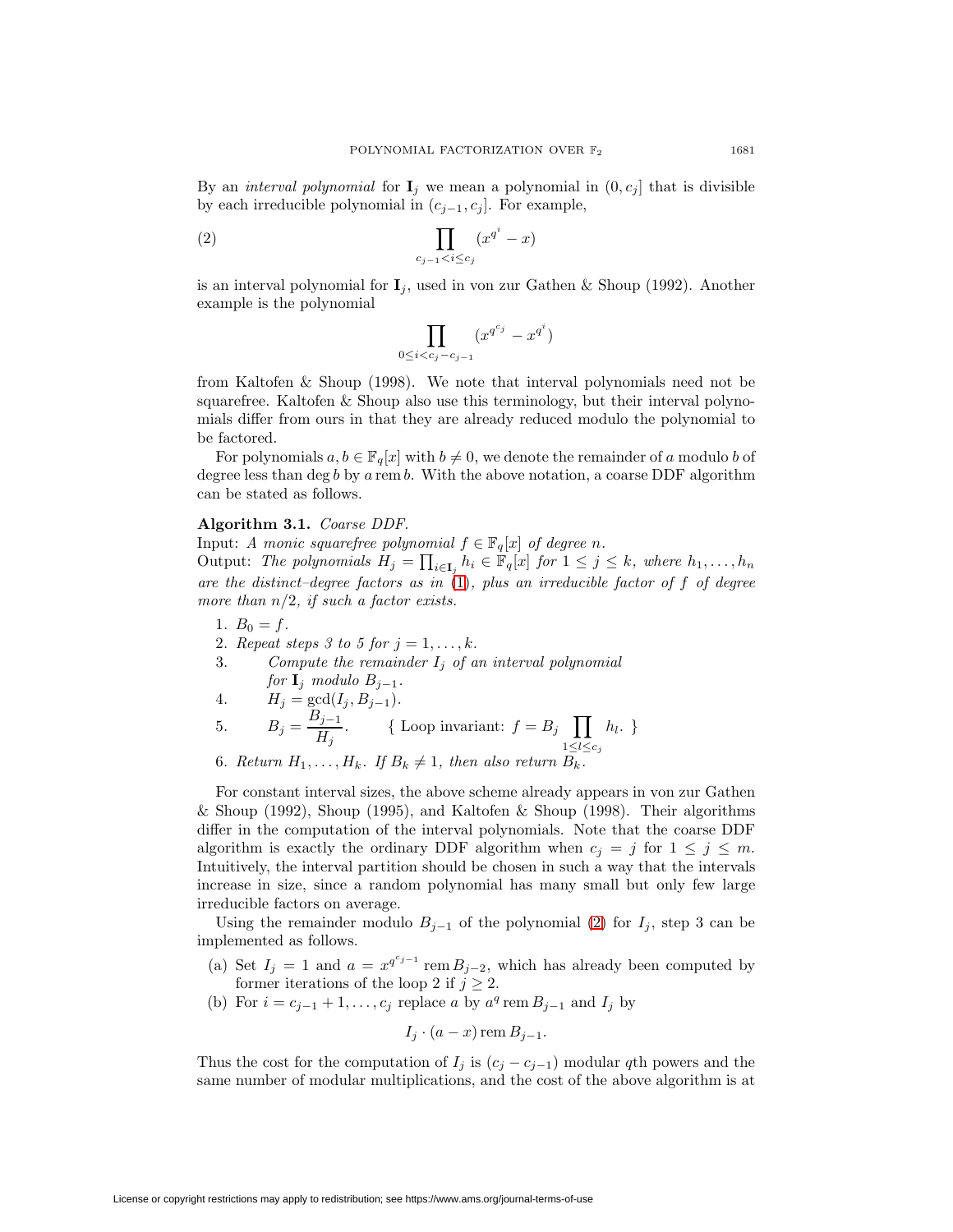most

$$
m \cdot (\mathsf{P}(n) + \mathsf{Q}(n)) + k \cdot (\mathsf{D}(n) + \mathsf{G}(n)) \in O(\mathsf{M}(n) \cdot (n \log q + k \log n))
$$

operations in  $\mathbb{F}_q$ . Thus we have reduced the number of gcd computations from m to k in comparison to the simple DDF algorithm. The price we pay for this is  $m$ additional modular multiplications—which are cheaper than gcd computations and the fact that we do not yet have the complete DDF of f. If  $H_j \neq 1$  and the degree of  $H_j$  is less then  $2(c_{j-1}+1)$ , then we know that  $H_j$  is irreducible and equal to  $h_{\deg H_i}$ , and also  $h_i = 1$  for  $c_{j-1} < i \leq c_j$  with  $i \neq \deg H_j$ . Otherwise, a fine DDF on  $H_i$  will be performed, but the hope is that this will not happen very often, in particular not when  $H_j$  has high degree. Of course, whether this is the case heavily depends on the choice of the interval partition.

In practice, the algorithm will be stopped as soon as deg  $B_j < 2(c_{j-1} + 1)$ , since then  $B_j$  must be irreducible and equal to  $h_{\deg B_j}$  (this is sometimes called *early* abort), but in order to keep things simple, we do not take this into account in the following analysis.

The interval partition  $c_j = l_j$  with constant interval sizes and  $l = \lceil n^{\beta} \rceil$  is used by von zur Gathen & Shoup (1992) for  $\beta = 1/2$  and by Kaltofen & Shoup (1998) for  $0 \leq \beta \leq 1$ . Their algorithms rely on fast multipoint evaluation over the ring  $\mathbb{F}_q[x]/(f)$  and on fast matrix multiplication for the computation of the interval polynomials. The cost for the gcd computations in Kaltofen & Shoup (1998) is  $O((n^{\beta}+n^{1-\beta}){\sf M}(n)\log n).$ 

# 4. Worst case analysis of the coarse/fine DDF algorithm with polynomially growing interval sizes

<span id="page-5-0"></span>Let  $m = \lfloor n/2 \rfloor$ . In this section, we assume that the interval partition is defined by  $c_j = \min\{[j^d], m\}$  for some  $d \in \mathbb{R}$  with  $d \geq 1$ . For simplicity, we assume that  $d \in \mathbb{N}$  in the following. The number of intervals is  $k = \lceil m^{1/d} \rceil$ . We will analyze the total cost to compute the complete DDF in the worst case when using a linear search fine DDF algorithm, as follows.

# **Algorithm 4.1.** Linear search fine DDF.

Input:  $j \in \{1, ..., k\}$ , the polynomial  $H_j = \prod_{i \in I_j} h_i \in \mathbb{F}_q[x]$ , where the  $h_i$  are as in [\(1\)](#page-1-1), and  $A_j = x^{q^{c_{j-1}}}$  rem  $H_j \in \mathbb{F}_q[x]$ . Output: The polynomials  $h_i \in \mathbb{F}_q[x]$  for  $i \in \mathbf{I}_j$ .

- 1. Set  $b_{c_{j-1}} = H_j$  and  $a_{c_{j-1}} = A_j$ .
- 2. Repeat steps 3 to 5 for  $i = c_{j-1} + 1, \ldots, c_j$ .
- 3.  $a_i = a_{i-1}^q \text{ rem } b_i.$

4. 
$$
h_i = \gcd(a_i - x, b_{i-1}).
$$

- 5.  $b_i = \frac{b_{i-1}}{h_i}.$ {Loop invariants:  $H_j = b_i$  $c_{j-1} < l \leq i$  $h_l$  and  $a_i \equiv x^{q^i} \mod b_i$ . }
- 6. Return  $h_{c_{i-1}+1},\ldots,h_{c_i}$ .

This is just the part of the ordinary DDF algorithm for the interval  $I_i$ , with the only exception that the polynomial  $b_{c_{i-1}}$  at the beginning of the iteration is in  $(c_{j-1}, c_j]$  and not only in  $(c_{j-1}, n]$ . It was also used by von zur Gathen & Shoup (1992) and Kaltofen & Shoup (1998).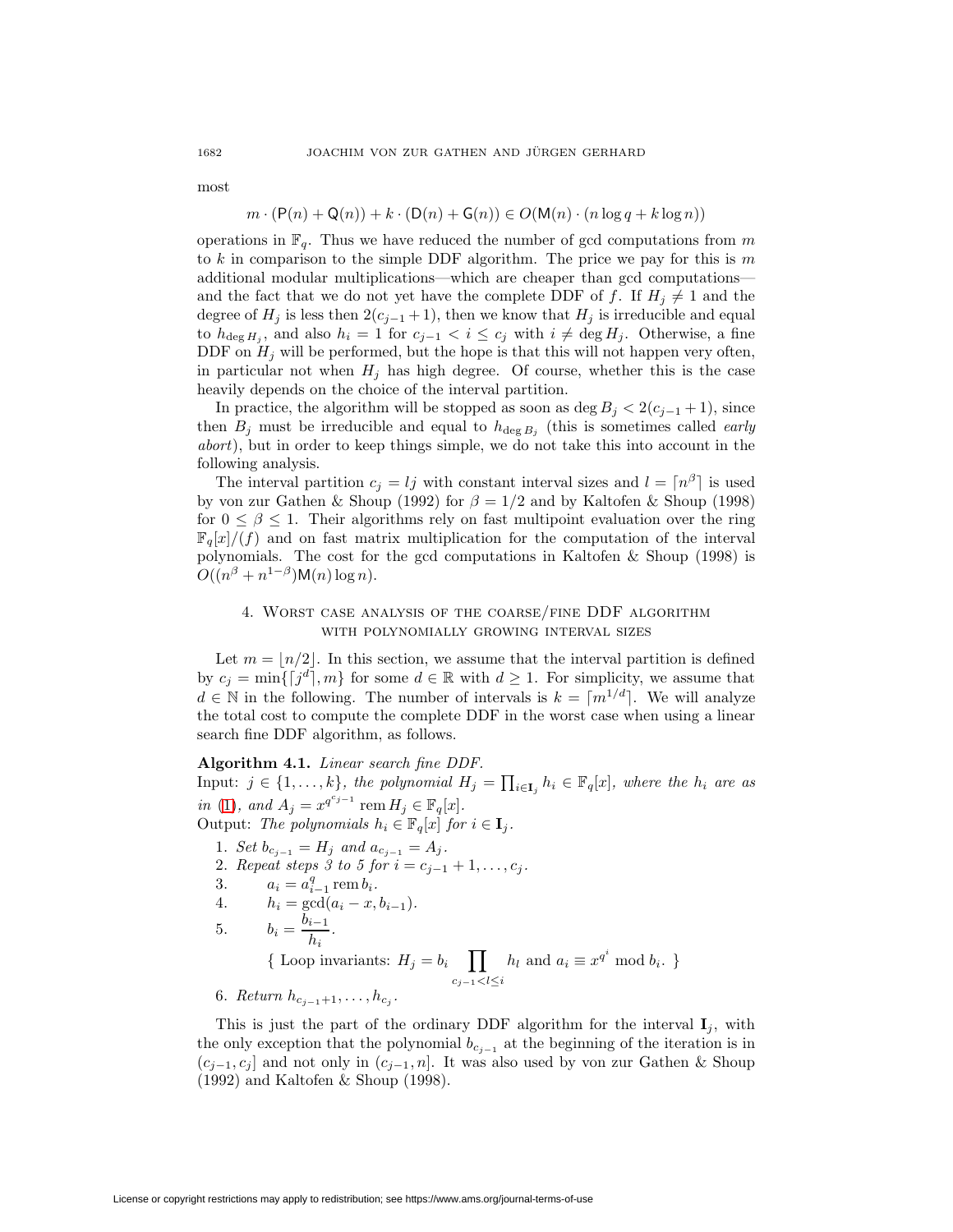An easy calculation shows that

$$
\# \mathbf{I}_j = c_j - c_{j-1} \le j^d - (j-1)^d \le dj^{d-1}
$$

for  $1 \leq j \leq k$ , so that the size of the largest interval in the partition is at most  $dk^{d-1} = d[m^{1/d}]^{d-1} \leq dn^{(d-1)/d}$  if  $n \geq (1 - 2^{-1/d})^{-d}$ . Let  $n_j = \deg H_j$  for  $1 \leq j \leq k$ . The number of operations in  $\mathbb{F}_q$  for a fine DDF on the interval  $\mathbf{I}_j$  is  $(c_i - c_{i-1}) (Q(n_i) + G(n_i) + D(n_i))$ . Thus we obtain a total cost of

$$
\sum_{1 \le j \le k} (c_j - c_{j-1}) (\mathsf{Q}(n_j) + \mathsf{G}(n_j) + \mathsf{D}(n_j))
$$
\n
$$
\le d n^{(d-1)/d} \sum_{1 \le j \le k} (\mathsf{Q}(n_j) + \mathsf{G}(n_j) + \mathsf{D}(n_j))
$$
\n
$$
\le d n^{(d-1)/d} (\mathsf{Q}(n) + \mathsf{G}(n) + \mathsf{D}(n))
$$
\n
$$
\in O(n^{(d-1)/d} \mathsf{M}(n) (\log q + \log n))
$$

operations in  $\mathbb{F}_q$  for all intervals, since  $\sum_{1 \leq j \leq k} n_j \leq n$  and we may assume that  $Q(n)$ ,  $G(n)$ , and  $D(n)$  are superlinear functions of n, i.e.,  $Q(n+m) \geq Q(n) + Q(m)$ for all sufficiently large  $n, m \in \mathbb{N}$ , and similarly for G and D.

Since the coarse DDF algorithm already computes the remainder of  $x^{q^{c_{j-1}}}$  modulo some multiple of  $H_i$ , the cost for the computation of  $A_i$  is  $D(n)$  operations in  $\mathbb{F}_q$  for one division with remainder by  $H_j$  for  $1 \leq j \leq k$ . Thus the overall cost for both the coarse and the fine DDF algorithm is at most

$$
\frac{n}{2}\mathsf{P}(n) + \left(dn^{(d-1)/d} + 2n^{1/d}\right)\mathsf{D}(n) + \left(\frac{n}{2} + dn^{(d-1)/d}\right)\mathsf{Q}(n) + \left(dn^{(d-1)/d} + n^{1/d}\right)\mathsf{G}(n)
$$

operations in  $\mathbb{F}_q$  for n large enough. Minimizing the two exponents  $(d-1)/d$  and  $1/d$  leads to  $d = 2$  and the following result.

**Theorem 4.2.** The distinct degree factorization of a squarefree polynomial  $f \in$  $\mathbb{F}_q[x]$  of degree n can be computed using  $O(n^{1/2}M(n) \log n)$  operations in  $\mathbb{F}_q$  for gcd computations, and  $O(n \cdot M(n) \log q)$  operations in  $\mathbb{F}_q$  in total. This can be achieved by means of a coarse DDF algorithm with interval partition defined by  $c_j = j^2$  and a fine DDF algorithm with linear interval search.

Note that this saves a factor of  $\log n$  in comparison to the asymptotic running time of the simple DDF algorithm, which in particular for  $q = 2$  is a significant gain. The same could be achieved with the interval partition  $c_j \approx \sqrt{n}j$  as in von zur Gathen & Shoup (1992), but our approach seems to be better suited for random polynomials, which tend to have many irreducible factors of small degree and only few of high degree. The cost for gcd computations in our algorithm is the same as in Kaltofen & Shoup (1998) when  $\beta = \frac{1}{2}$ , but their total running time is asymptotically smaller due to a faster way of generating the interval polynomials.

It follows from the results in von zur Gathen, Gourdon & Panario (2002) that for polynomially growing interval sizes, the expected total number of factors in the "bad" intervals is constant for random inputs, so that a fine DDF algorithm with binary interval search promises to save some more gcd computations.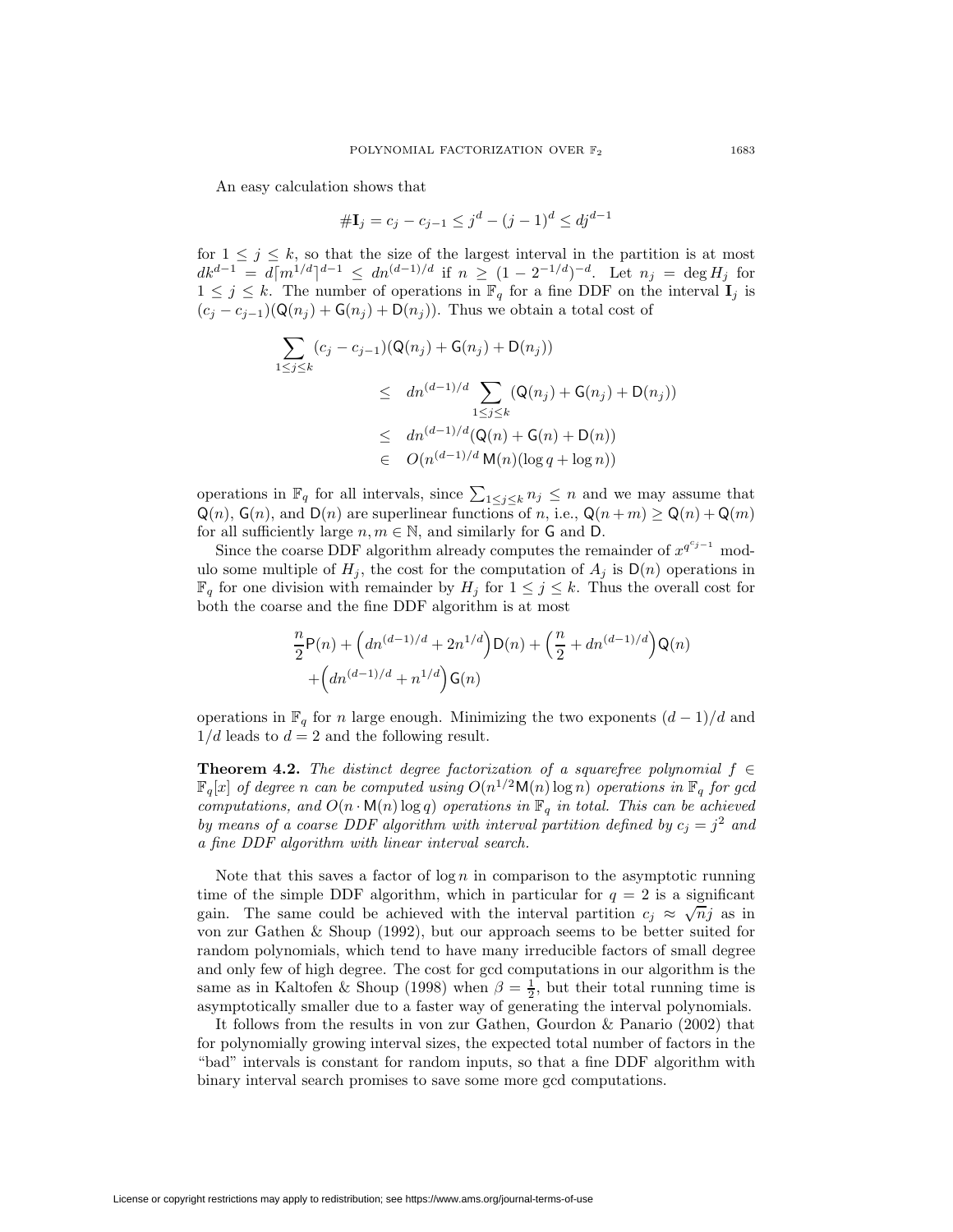## 5. Computing interval polynomials

<span id="page-7-0"></span>In our implementation of the coarse DDF algorithm over  $\mathbb{F}_2$ , we use the following trick to save multiplications in the computation of interval polynomials. A similar method has also been used by Montgomery (1991). We let  $f \in \mathbb{F}_2[x]$  be the polynomial to be factored with no irreducible factors of degree at most  $c, n = \deg f$ , and we want to compute the remainder modulo f of an interval polynomial for the interval  $\{c+1,\ldots,d\} \subseteq \{1,\ldots,\deg f\}$ , with c and d divisible by 4 for simplicity. Then instead of computing the remainder modulo  $f$  of the interval polynomial

<span id="page-7-1"></span>
$$
(3) \qquad \prod_{c
$$

by iterative modular multiplication with  $x^{2^i} + x$  for  $c < i \leq d$ , we compute the remainder modulo f of the multiple

<span id="page-7-2"></span>
$$
(4) \qquad \qquad \prod_{c
$$

of [\(3\)](#page-7-1) by iterative modular multiplication with  $V(x, x^{2^{4i+3}})$ , where

$$
V = \prod_{u \in U} (y - u) = y^8 + v_4 y^4 + v_2 y^2 + v_1 y + v_0 \in \mathbb{F}_2[x, y],
$$
  
\n
$$
U = \{x, x^2, x^4, x^8, x + x^2 + x^4, x + x^2 + x^8, x + x^4 + x^8, x^2 + x^4 + x^8\},\
$$

and  $v_0, v_1, v_2, v_4 \in \mathbb{F}_2[x]$  are of degree at most 43. The polynomial V is an  $\mathbb{F}_2$ linearized polynomial over  $\mathbb{F}_2[x]$ , and U is a coset of a three-dimensional  $\mathbb{F}_2$ -subspace of  $\mathbb{F}_2[x]$ . Noting that

$$
V(x, x^{2^{4i+3}}) \equiv x^{2^{4i+6}} + v_4 x^{2^{4i+5}} + v_2 x^{2^{4i+4}} + v_1 x^{2^{4i+3}} + v_0 \mod f,
$$

we compute  $V(x, x^{2^{4i+3}})$  rem f using 4 modular squarings, 4 additions, and 3 modular multiplications by  $v_1$ ,  $v_2$ , and  $v_4$ . Since the latter polynomials are "small", modular multiplications by them essentially cost the same as a scalar operation, and the dominant cost in the computation of  $V(x, x^{2^{4i+3}})$  rem f is  $4\mathsf{Q}(n)$ . Thus the com-putation of the polynomial [\(4\)](#page-7-2) modulo f costs essentially  $(d-c)/4 \cdot P(n)+(d-c)Q(n)$ operations in  $\mathbb{F}_2$ , in contrast to  $(d-c)\mathsf{P}(n)+(d-c)\mathsf{Q}(n)$  operations for the polynomial [\(3\)](#page-7-1).

We note that the polynomial [\(4\)](#page-7-2) is not an interval polynomial in general. The factors

$$
(y+x+x2+x4)(y+x+x2+x8)(y+x+x4+x8)(y+x2+x4+x8)
$$

of  $V$ , whose sole purpose is to make  $V$  a linearized polynomial (if  $V$  were not linearized, this would imply additional modular multiplications), may give rise to irreducible "phantom" factors in the gcd of  $f$  and  $(4)$  of degree outside the interval  ${c+1,\ldots,d}$ . Since f has no irreducible factors of degree at most c, it is only possible that phantom factors of degree more than d occur. The phantom factors are detected in the fine DDF algorithm; their product is singled out and factored recursively. We guess that phantom factors rarely occur for random polynomials, and in fact they never occurred in any of our experiments.

License or copyright restrictions may apply to redistribution; see https://www.ams.org/journal-terms-of-use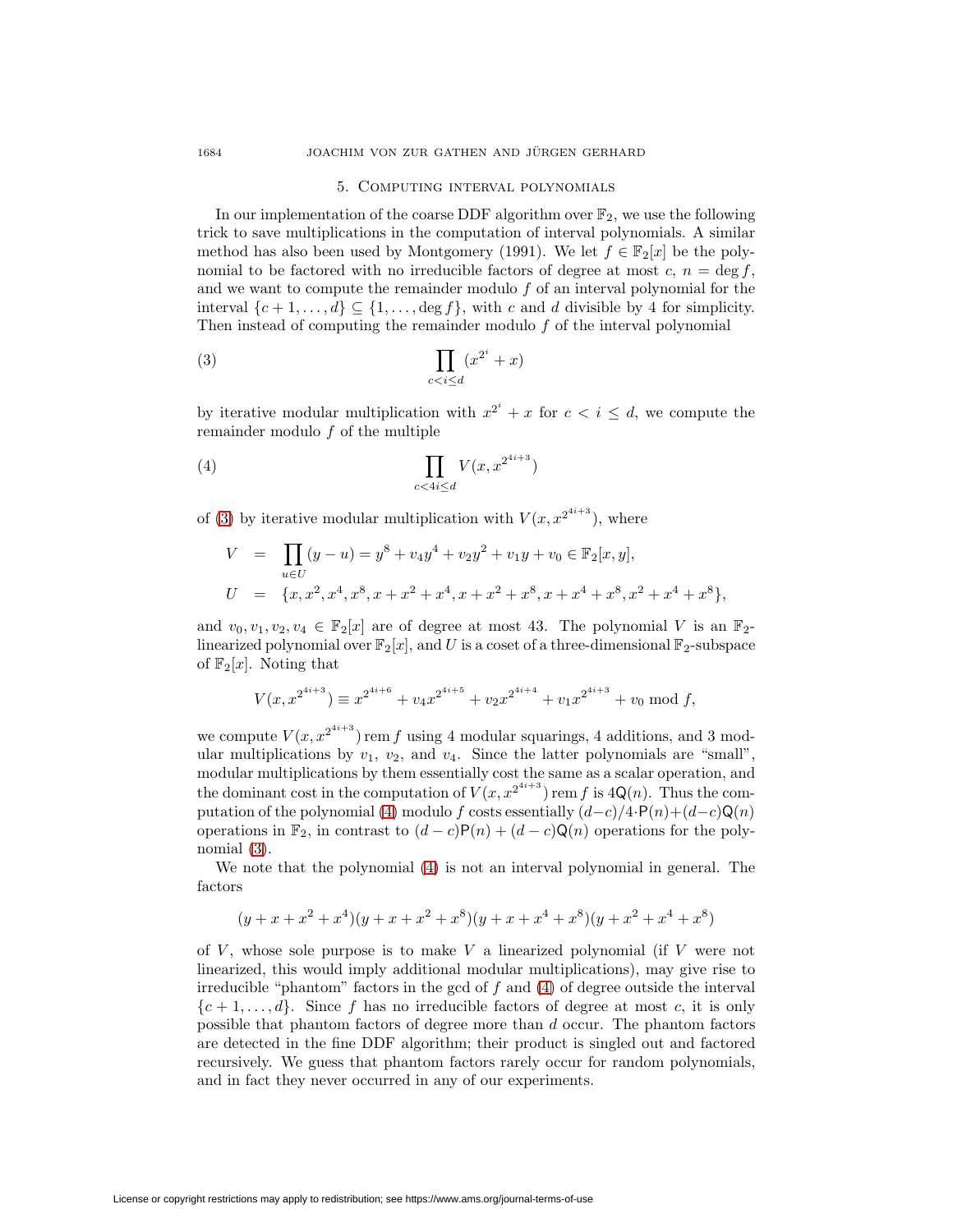In the fine DDF algorithm, we compute the remainder modulo  $f$  of the interval polynomial

$$
\prod_{c < 2i \le d} (x^{2^{2i}} + x^2)(x^{2^{2i}} + x) = \prod_{c < 2i \le d} (x^{2^{2i-1}} + x)^2 \cdot (x^{2^{2i}} + x)
$$
\n
$$
= \prod_{c < 2i \le d} (x^{2^{2i-1}} + x) \cdot \prod_{c < i \le d} (x^{2^i} + x)
$$

by iterative modular multiplication with

$$
(x^{2^{2i}} + x^2)(x^{2^{2i}} + x) = x^{2^{2i+1}} + (x^2 + x)x^{2^{2i}} + x^3,
$$

if c and d are both even. This takes essentially  $(d - c)/2 \cdot P(n) + (d - c)Q(n)$ operations in  $\mathbb{F}_2$ . Here, no phantom polynomials like in the coarse DDF algorithm can occur.

### 6. Employing irreducibility tests

<span id="page-8-0"></span>In this section, we indicate how to speed up the coarse DDF algorithm by using an irreducibility test. Suppose that we have already found all irreducible factors of  $f \in \mathbb{F}_2[x]$  of degree at most  $c \in \mathbb{N}$ , and that a "large" factor  $b \in \mathbb{F}_2[x]$  collecting all irreducible factors of  $f$  of degree more than c remains. If  $b$  is irreducible, then the coarse DDF algorithm will only find this out after reaching the degree  $(\deg b)/2$ , and this may take most of the total time spent for factoring  $f$ , as our experiments in Section [7](#page-9-0) indicate.

In our implementation, we run an irreducibility test on  $b$  in parallel to the coarse DDF algorithm on a second processor. If the coarse DDF algorithm finds a factor, the irreducibility test is aborted and restarted for the remaining polynomial. If, however, the irreducibility test says that the polynomial is irreducible, then the coarse DDF algorithm is aborted. The irreducibility test we use is based on Fact 7.3 and Theorem 7.5 in von zur Gathen & Shoup (1992), has an asymptotic running time of  $O((n^2+n^{1/2}\cdot M(n))\log^2 n/\log\log n)$  operations in  $\mathbb{F}_2$  for a squarefree polynomial in  $\mathbb{F}_2[x]$  of degree n, and uses space for  $O(n^{3/2})$  elements of  $\mathbb{F}_2$ , where  $n = \deg b$ . It involves the computation of matrix products of size about  $n^{1/2} \times n^{1/2}$ , which we compute with  $O(n^{3/2})$  operations in  $\mathbb{F}_2$ , using classical matrix arithmetic. The same technique was also used in Shoup (1995) for the computation of modular compositions. The asymptotic analysis of the irreducibility test does not show a substantial difference with the time for the coarse DDF algorithm, but in our implementation it significantly reduces the total running time. We have further speeded up the irreducibility test by keeping large amounts (growing quadratically with the input degree) of intermediate data in secondary storage, as follows.

In the course of the coarse DDF algorithm, the remainders of the polynomials  $x^2, x^4, x^8, \ldots, x^{2^c}$  modulo multiples of b are computed and written to disk. The irreducibility test from von zur Gathen & Shoup  $(1992)$ , applied to b, computes  $x^{2^{\deg b}}$  rem b and  $x^{2^{\deg b/t}}$  rem b for all prime divisors t of deg b with  $(\deg b)/t > c$ . To compute  $x^{2^e}$  mod b for some  $e \in \mathbb{N}$ , we use one precomputed value, namely for the largest binary prefix of e that is available, and then only have to shift and take care of the low order digits of e.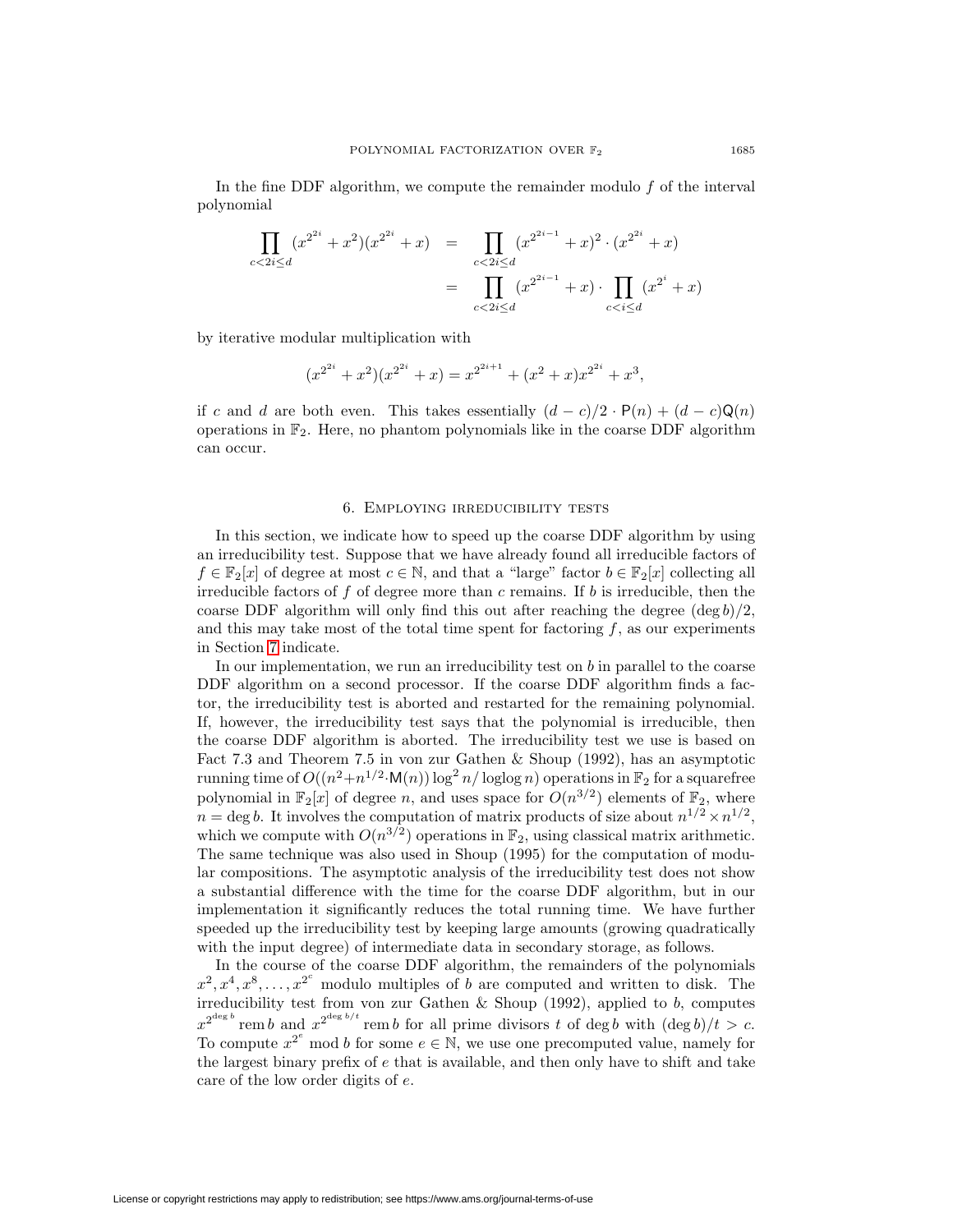## **Algorithm 6.1.** Frobenius powers.

Input:  $b \in \mathbb{F}_2[x]$  with  $b(0) \neq 0$  and  $e \in \mathbb{N} \setminus \{0\}$ . We assume that the remainders of the polynomials  $x^2, x^4, x^8, \ldots, x^{2^c}$  modulo b have already been computed for some  $c \in \mathbb{N}$ .

Output:  $g \in \mathbb{F}_2[x]$  with  $\deg g < \deg b$  and  $g \equiv x^{2^e} \mod b$ .

- 1. Take the binary representation  $e = \sum_{0 \leq j \leq l} e_j 2^{l-j}$  of e, with  $e_j \in \{0,1\}$  for  $0 \leq j \leq l$  and  $e_0 = 1$ .
- 2. Let  $k \in \{0, \ldots, l\}$  be minimal such that  $\lfloor e/2^k \rfloor = \sum_{0 \le j \le l-k} e_j 2^{l-k-j} \le c$ , and set  $g_{l-k} = x^{2^{\lfloor e/2^k \rfloor}}$  rem b, performing one table-lookup.
- 3. Repeat steps 4 and 5 for  $j = l k + 1, \ldots, l$ .
- 
- 4. Compute  $h_j = g_{j-1}(g_{j-1})$  rem b, using one modular composition.<br>5. If  $e_j = 0$  then set  $q_j = h_j$  else compute  $q_j = h_j^2$  rem b.
- 5. If  $e_j = 0$  then set  $g_j = h_j$  else compute  $g_j = h_j^2$  remb.
	- {Loop invariant:  $g_j \equiv x^{2^{\lfloor e/2^{l-j} \rfloor}} \mod b$  }
- 6. Return  $g_l$ .

The cost of the above algorithm is essentially at most  $\lfloor \log_2 \frac{e}{c+1} \rfloor + 1$  modular compositions, since the cost for the modular squarings is negligible. So if  $c$  is close to  $\deg b$ , only very few modular compositions are sufficient to test b for irreducibility, in particular when  $\deg b$  has no small prime factors. In fact, in our application we are given  $x^2, x^4, \ldots, x^{2^c}$  modulo some multiples  $b^*$  of b that divide the squarefree part of the polynomial f to be factored and such that  $b^*/b$  is not divisible by x. Then we have an additional division with remainder by  $b$  in step 2, whose cost turned out to be negligible as well in our experiments.

Since the space occupied by the data written to disk grows quadratically with the input size, the applicability of the above method is limited by the amount of disk space available. More precisely, if deg  $f = n$ , then the table with the  $c \leq \lfloor n/2 \rfloor$  polynomials  $x^2$  rem  $f, \ldots, x^{2^e}$  rem f uses  $c \lceil n/8 \rceil$  bytes of memory. For degree 262 143 and greater, the table size easily exceeds 1GB in our experiments, but it is easy to modify our approach so as to make maximum use of storage in that case.

We note that this irreducibility test can not only check whether  $b$  is irreducible or not, but can also detect when  $b$  is an equal–degree polynomial of order dividing deg b, using Fact 7.4 in von zur Gathen & Shoup (1992).

#### 7. Implementation and running times

<span id="page-9-0"></span>In this section, we describe our implementation of the polynomial factorization algorithm over  $\mathbb{F}_2$  on a Sun Enterprise 450 Model 4400 with four UltraSparc-II processors rated at 400 MHz each, running Solaris 5.6. Our algorithm uses at most two of the four processors. The software is a C++ library called BiPolAr (for binary polynomial arithmetic), and the code was produced using the GNU compiler version 2.8.1. Polynomials over  $\mathbb{F}_2$  are represented as arrays of 32-bit unsigned integers, and 32 consecutive coefficients of a polynomial are packed into one machine word. We built a C++ class for polynomials over  $\mathbb{F}_2$  offering standard operations like copying, reversing, shifting, and determining the degree of polynomials, the arithmetic operations addition, multiplication, squaring, division with remainder, and the Extended Euclidean Algorithm.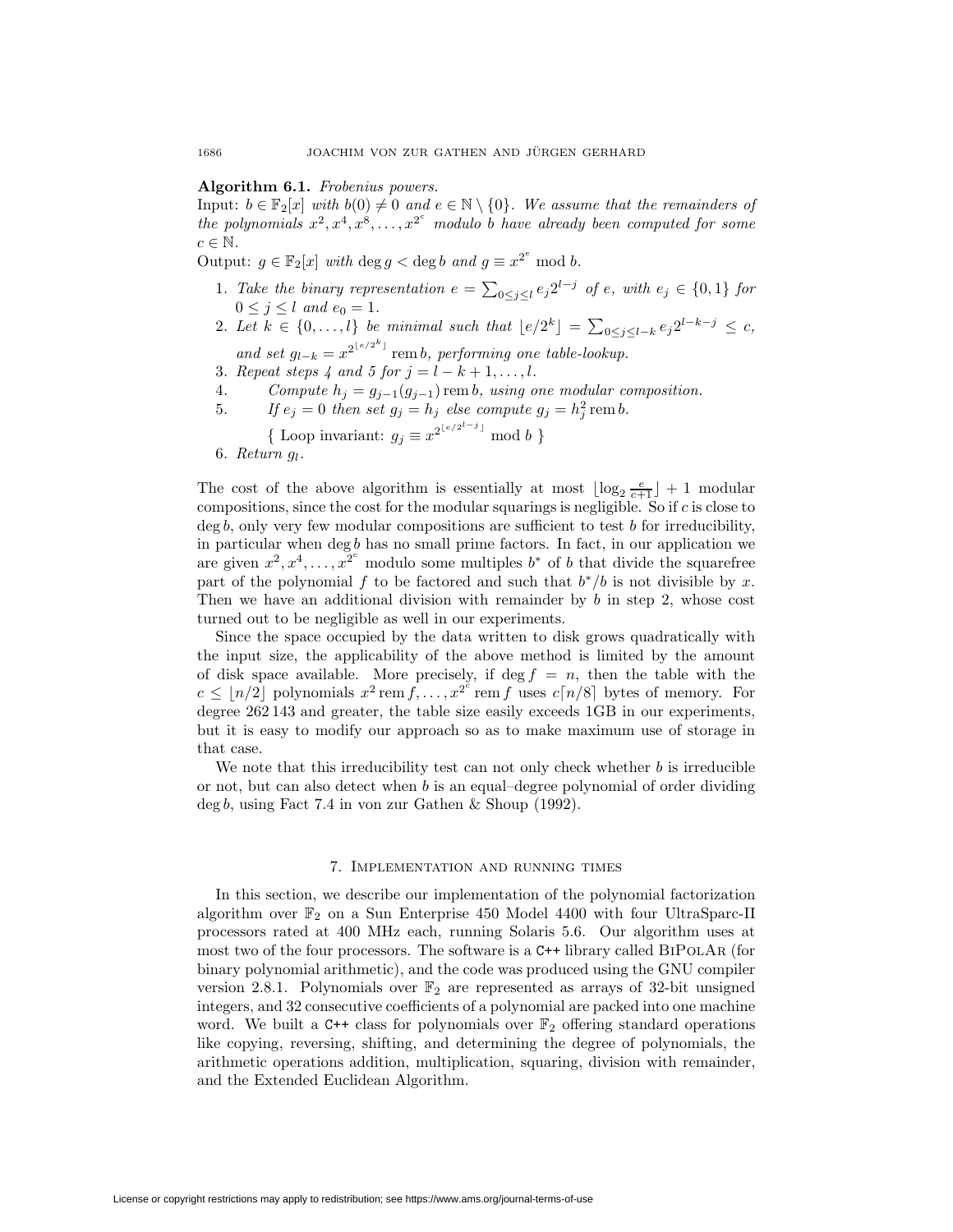**Polynomial multiplication.** The efficiency of the currently known polynomial factorization algorithms over finite fields relies on fast polynomial arithmetic, in particular, on fast polynomial multiplication. The multiplication method of Karatsuba (Karatsuba & Ofman 1962) has an asymptotic running time of  $O(n^{1.59})$  operations in  $\mathbb{F}_2$  for polynomials of degree less than n, which is better than the  $O(n^2)$  bound for the naïve multiplication algorithm, but still too slow in practice for large  $n$ . Schönhage (1977) gives an  $O(n \log n \log \log n)$  algorithm based on a ternary FFT with roots of unity of 3-power order. In contrast to Schönhage's algorithm, which evaluates and interpolates at suitable subgroups of the multiplicative group of an extension field  $\mathbb{F}_{2m}$  of degree  $m \approx n^{1/2}$  over  $\mathbb{F}_{2}$ , a method by Cantor (1989) uses evaluation and interpolation at *additive* subgroups, i.e.,  $\mathbb{F}_2$ -linear subspaces of  $\mathbb{F}_{2^m}$ , where  $m \approx \log n$  is a power of two. It leads to an  $O(n \log^{1.59} n)$  polynomial multiplication algorithm over  $\mathbb{F}_2$ . In von zur Gathen & Gerhard (1996), Cantor's approach is generalized (the extension degree  $m$  need no longer be a power of two), yielding an  $O(n \log^2 n (\log \log n)^3)$  multiplication algorithm.

Reischert (1995) implemented several algorithms for polynomial multiplication over  $\mathbb{F}_2$ , including those by Karatsuba, Schönhage, and Cantor. Shoup (1995) successfully implemented a fast FFT-based algorithm for multiplying polynomials over  $\mathbb{F}_p$  for a prime p, using a modular approach, but it seems to be practical only when p is not too small. In his software package NTL ( $http://www.shoup.net/nt1/$ ), Shoup also has a special data type and arithmetic for polynomials over  $\mathbb{F}_2$ . As of version 4.0a, NTL implements only Karatsuba's algorithm for polynomial multiplication over F2. Roelse (1999) reports on an implementation of both Karatsuba's and Cantor's algorithm.

Besides the school method, we have implemented the algorithm of Karatsuba and Cantor's method with subspaces of  $\mathbb{F}_{2^{16}}$  and of  $\mathbb{F}_{2^{32}}$ . The timings in von zur Gathen & Gerhard (1996) indicate that the generalizations described there do not speed up the method. We did not implement Schönhage's algorithm either. The timings of Reischert (1995) indicate that in his implementation, it beats Cantor's method for degrees above  $500\,000$ , and for degrees around  $40\,000\,000$ , Schönhage's algorithm is faster than Cantor's by a factor of about 3/2.

As basis for the classical multiplication and the method of Karatsuba, we have tried several methods for the multiplication of polynomials of degree less than 32: direct classical multiplication, 3 classical multiplications of 16-bit blocks à la Karatsuba, and 9 multiplications of 8-bit blocks à la Karatsuba, where the 8-bit blocks are multiplied via table-lookup (the corresponding table uses 128k bytes of main memory). The last variant turned out to be the fastest.

Multiplication in  $\mathbb{F}_{2^{16}}$  is implemented by means of two exponentiation and discrete logarithm tables with respect to a primitive element of the multiplicative group. This was also done by Montgomery (1991) and Reischert (1995). The cost for one multiplication in  $\mathbb{F}_{2^{16}}$  is then essentially the cost for three table lookups and one addition of 16-bit integers. The size of each of the two tables is 256k bytes of main memory. For multiplications in  $\mathbb{F}_{2^{32}}$ , the corresponding tables are far too large to fit in main memory, and we use an alternative approach.

We employ two representations for elements of  $\mathbb{F}_{2^{32}}$ . The first is the usual polynomial basis representation  $\sum_{0 \leq i < 32} a_i \alpha^i$ , where  $\alpha = x \mod G$  for an irreducible generating polynomial  $G \in \mathbb{F}_2[x]$  of degree 32 for  $\mathbb{F}_{2^{32}}$ . This will be referred to as representation A in what follows. The second is a polynomial basis representation of  $\mathbb{F}_{2^{32}}$  over  $\mathbb{F}_{2^{16}}$ . We have chosen the primitive polynomial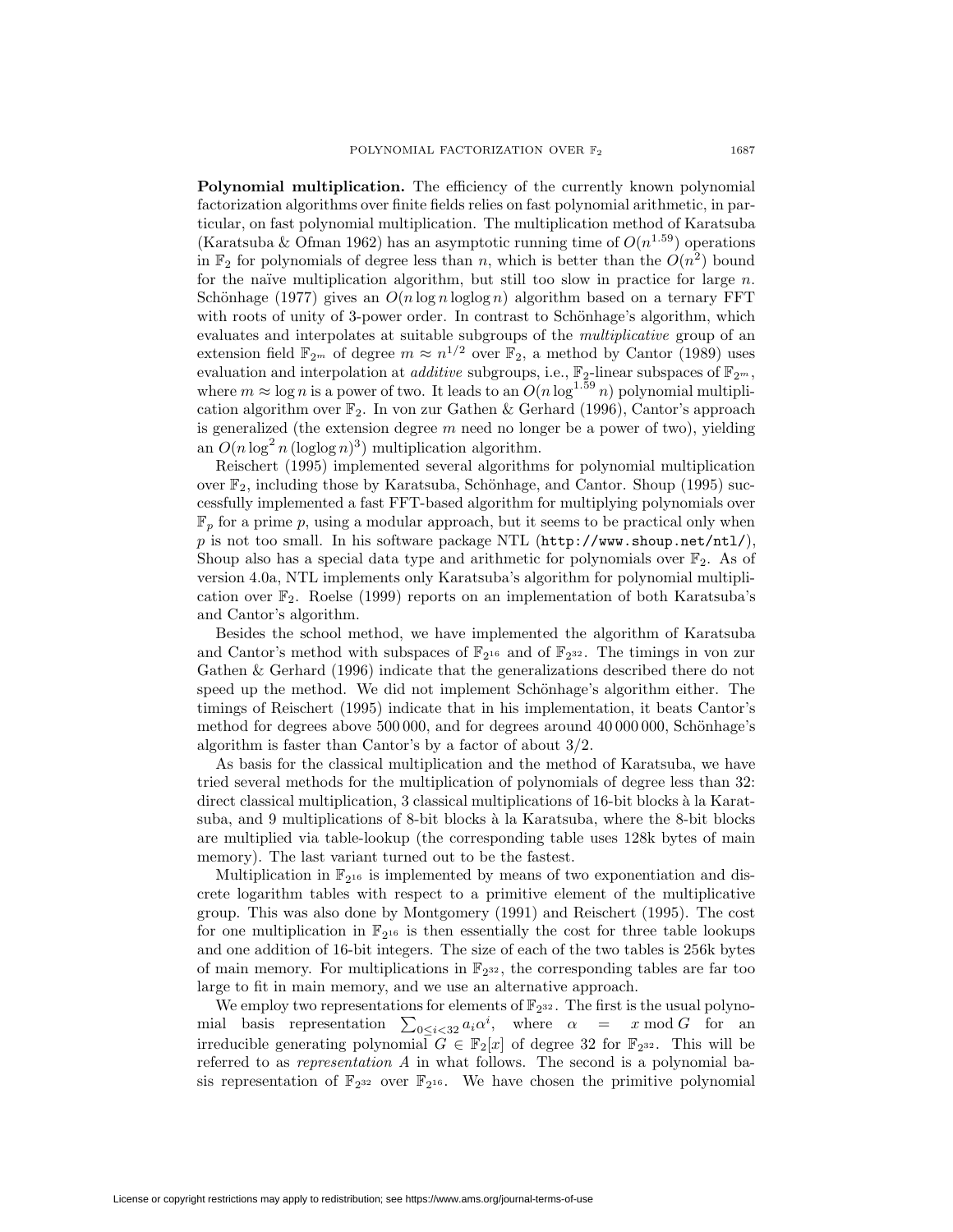

<span id="page-11-0"></span>FIGURE 2. Two representations of  $\mathbb{F}_{2^{32}}$ .

 $g = x^{16} + x^{15} + x^{13} + x^4 + 1 \in \mathbb{F}_2[x]$  as generating polynomial of  $\mathbb{F}_{2^{16}}$  over  $\mathbb{F}_2$ , and write elements of  $\mathbb{F}_{2^{16}}$  in the polynomial basis representation  $\sum_{0 \leq i < 16} b_i \beta^i$  with  $\beta = x \mod g \in \mathbb{F}_2[x]/\langle g \rangle = \mathbb{F}_{2^{16}}$  and all  $b_i \in \mathbb{F}_2$ . (There is no irreducible trinomial of degree 16 in  $\mathbb{F}_2[x]$ .) The polynomial  $F = x^2 + x + \beta \in \mathbb{F}_{2^{16}}[x]$  is irreducible over  $\mathbb{F}_{2^{16}}$ , and  $G \in \mathbb{F}_{2}[x]$  was chosen as the minimal polynomial of a root  $\alpha \in \mathbb{F}_{2^{32}}$  of F. Figure [2](#page-11-0) illustrates the structure of the field extensions. Hence we may represent elements of  $\mathbb{F}_{2^{32}}$  as  $A_1\alpha + A_0$ , with  $A_0, A_1 \in \mathbb{F}_{2^{16}}$ . We call this *representation B*. The product with another element  $B_1\alpha + B_0$  of  $\mathbb{F}_{2^{32}}$  can be computed as

$$
(A_1\alpha + A_0)(B_1\alpha + B_0) = A_1B_1(\alpha + \beta) + (A_0B_1 + A_1B_0)\alpha + A_0B_0
$$
  
= ((A<sub>1</sub> + A<sub>0</sub>)(B<sub>1</sub> + B<sub>0</sub>) + A<sub>0</sub>B<sub>0</sub>) $\alpha$  + (A<sub>1</sub>B<sub>1</sub> $\beta$  + A<sub>0</sub>B<sub>0</sub>),

using 3 multiplications in  $\mathbb{F}_{2^{16}}$  (the multiplication of  $A_1B_1$  by  $\beta$  is just a shift in the polynomial basis representation of  $\mathbb{F}_{2^{16}}$ , followed by an addition of the generating polynomial  $q$  if necessary).

If we want to multiply two polynomials  $a, b \in \mathbb{F}_2[x]$  using multipoint evaluation and interpolation at linear subspaces of one of the fields  $\mathbb{F}_{2^m}$  with  $m \in \{16, 32\}$  as above, we write  $a$  and  $b$  as

$$
a = \sum_{0 \le i < m/2} a_i y^i, \quad b = \sum_{0 \le i < m/2} b_i y^i,
$$

with  $a_i, b_i \in \mathbb{F}_2[x]$  of degree less than  $\frac{m}{2}$  and  $y = x^{m/2}$ . Then we regard y as a new indeterminate, substitute a generator  $\gamma$  of  $\mathbb{F}_{2^m} = \mathbb{F}_2[\gamma]$  over  $\mathbb{F}_2$  for x in the  $a_i$  and  $b_i$ , and multiply the resulting polynomials over  $\mathbb{F}_{2^m}[y]$ . Finally, we replace  $\gamma$  by x in the coefficients of the product polynomial, and compute  $ab \in \mathbb{F}_2[x]$  by substituting  $x^{m/2}$  for y. In this way, we can multiply polynomials in  $\mathbb{F}_2[x]$  of degree less than  $m2^{m-2}$ , that is  $2^{18} \approx 500\,000$  for  $m = 16$  and  $2^{35} \approx 32 \cdot 10^9$  for  $m = 32$ .

In the case  $m = 32$ , where  $\gamma = \alpha$ , we have to convert the coefficients of the polynomials over  $\mathbb{F}_{2^{32}}$  from representation A to representation B in order to perform multiplication in  $\mathbb{F}_{2^{32}}$  as described above. This is done once when converting the polynomials over  $\mathbb{F}_2$  to polynomials over  $\mathbb{F}_{2^{32}}$ , and the reverse conversion from representation B to representation A is done before computing  $ab \in \mathbb{F}_2[x]$  from the product polynomial over  $\mathbb{F}_{2^{32}}[y]$ . The conversions are done using table lookups, and each of the two conversion tables is of size 256k bytes.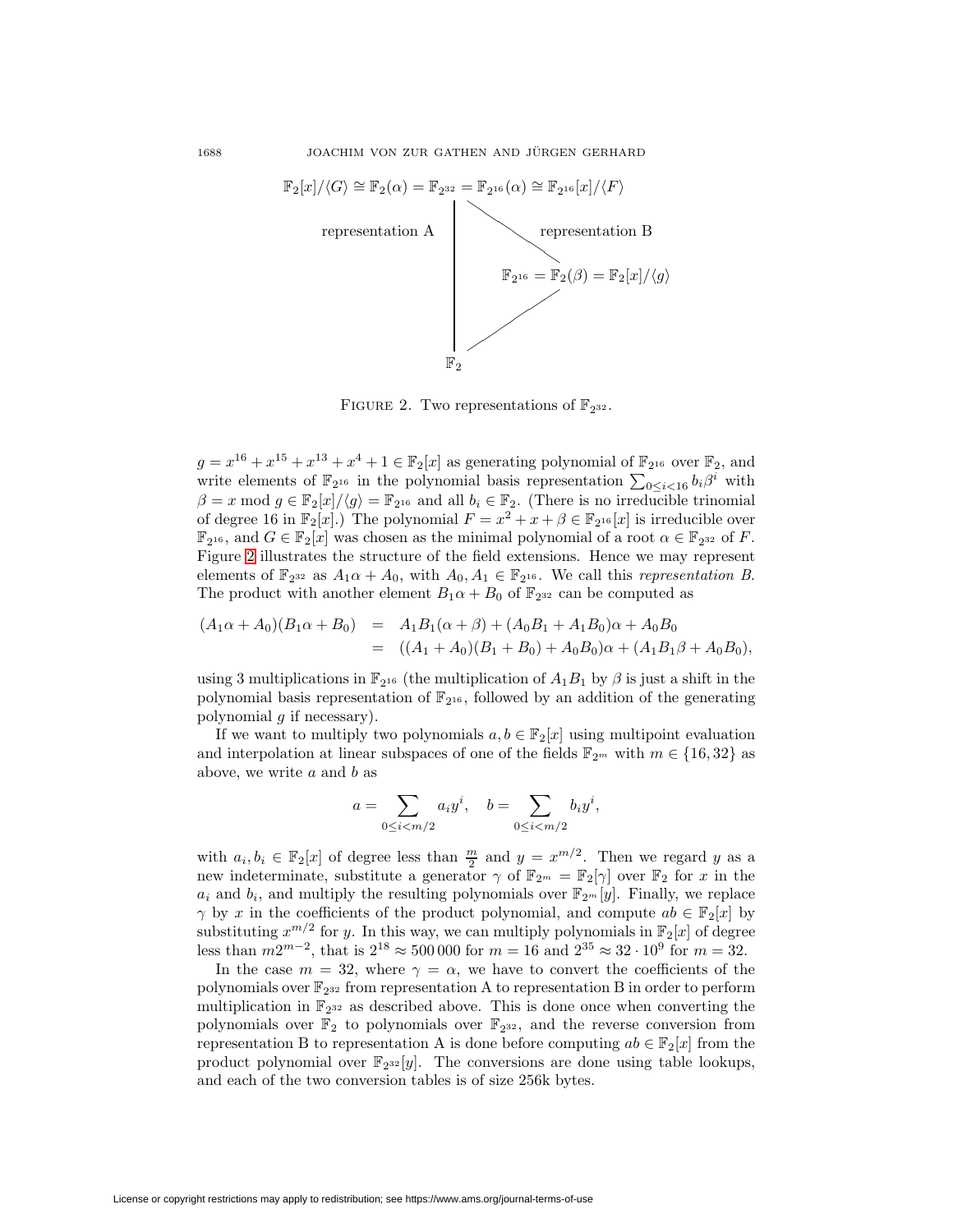| $\, n$  | classical | Karatsuba | Cantor   | Cantor   |
|---------|-----------|-----------|----------|----------|
|         |           |           | $m = 16$ | $m=32$   |
| 16384   | 0.07      | 0.01      | 0.02     | $0.02\,$ |
| 32768   | 0.28      | 0.04      | 0.04     | 0.04     |
| 65536   | 1.11      | 0.11      | 0.09     | 0.08     |
| 131072  | 4.47      | 0.33      | 0.19     | 0.18     |
| 262144  | 17.85     | 1.00      | 0.43     | 0.40     |
| 524288  | 71.38     | 3.00      | 0.93     | 0.88     |
| 1048576 | 285.58    | 9.02      |          | 1.89     |

<span id="page-12-0"></span>Table 1. Average times in CPU seconds for one multiplication of two polynomials of degree  $n-1$ .

Table [1](#page-12-0) shows the average time in CPU seconds to multiply polynomials over  $\mathbb{F}_2$  with the various algorithms for 10 pseudorandomly chosen inputs. There are no entries for Cantor's algorithm with  $m = 16$  for degrees larger than 524 288 because of the method's degree constraint. It is interesting that our implementation of Cantor's algorithm with  $m = 32$  is slightly faster than the variant with  $m = 16$ . A possible reason is that the degree in y of the polynomials over  $\mathbb{F}_{2^{16}}$  and  $\mathbb{F}_{2^{32}}$ differs by a factor of 2 for the same polynomial in  $\mathbb{F}_2$ , so that the recursion depth in the multipoint evaluation and interpolation algorithms over  $\mathbb{F}_{2^{32}}$  is one less than over  $\mathbb{F}_{2^{16}}$ ; this seems to outweigh the fact that the cost for a multiplication in  $\mathbb{F}_{2^{32}}$  is approximately three times the cost of a multiplication in  $\mathbb{F}_{2^{16}}$ . Since the differences in the running times are rather small and the variant with  $m = 16$  is not applicable for degrees larger than 262 144, we use  $m = 32$  throughout.

Our implementation is about 14 times faster than the implementation of Montgomery (1991) on a slower Sun 4/260 machine, about 4 times faster than the implementation of Reischert (1995) on a slower Sun Sparc 10/41 machine, and about 3.3 time faster than Roelse's (1999) implementation on a slower IBM RS6000 machine clocked at 67 MHz. The reason that our implementation is faster than the ones above is probably mainly due to a faster processor. We also ran a series of tests with NTL against our software on the Sun Enterprise 450, and it turned out that Shoup's implementation of Karatsuba's algorithm is faster than our Karatsuba implementation by a factor of about 1.6. Our implementation of Cantor's algorithm beats the NTL multiplication routine for degrees above 131 072. For example, for degree 1 048 576, our implementation is faster by a factor of about 3.

The crossover point in our implementation between the classical algorithm and Karatsuba is near degree 576, and between Karatsuba and Cantor with  $m = 32$ near degree 35 840. We switch between the three multiplication algorithms at those degrees in our multiplication routine, which is also used as a subroutine when computing fast divisions with remainder and polynomial gcds.

One problem that often occurs when multiplying polynomials with the evaluation / interpolation method is that the running time of the resulting algorithm is rather discontinuous. In our situation, the running time function for Cantor's algorithm is nearly constant for polynomials with degrees between two successive powers of two and has discontinuities at the powers of two. This is due to the fact that in order to be fast, we only evaluate and interpolate at point sets whose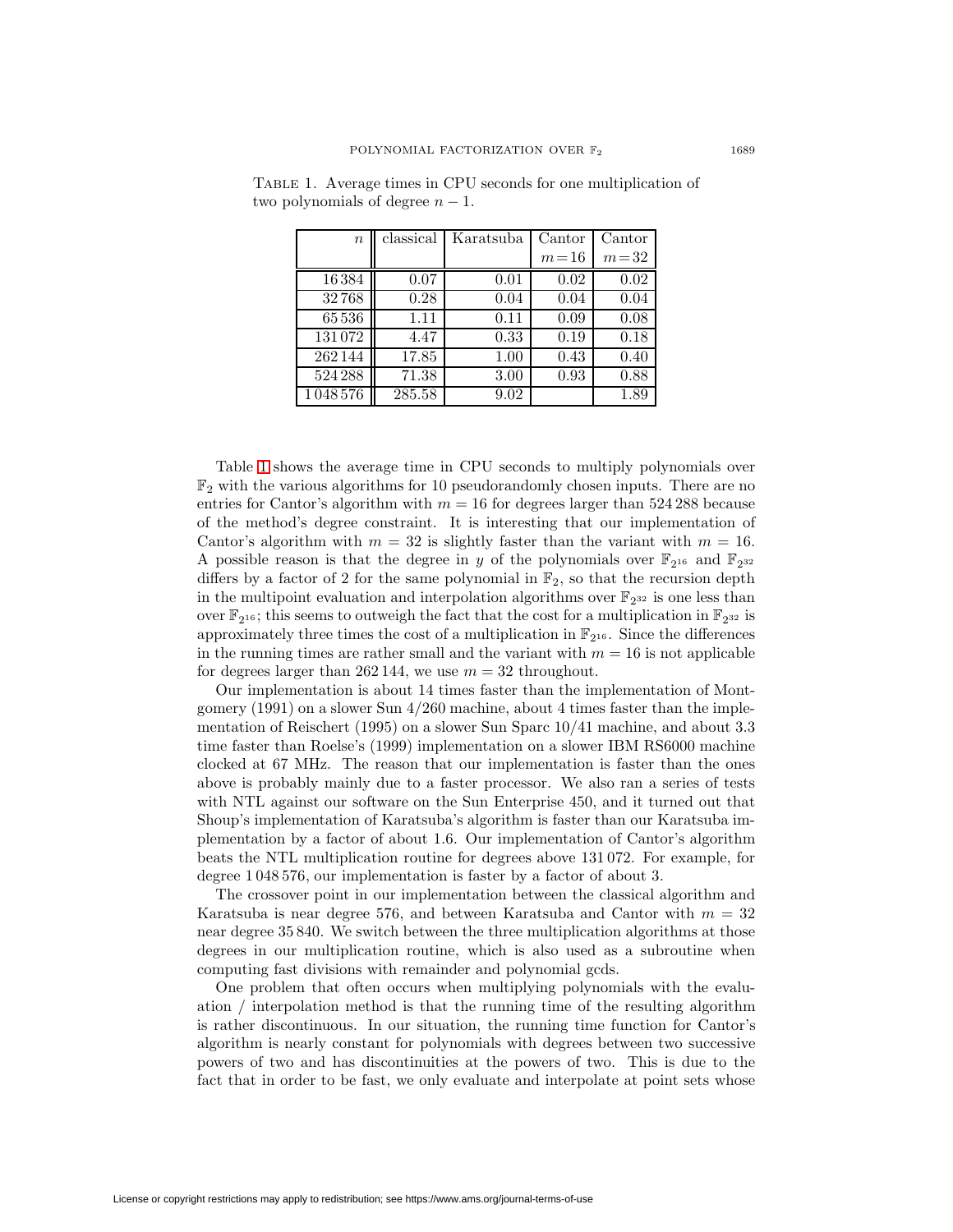| $\boldsymbol{n}$ | classical | Newton inversion |           |  |
|------------------|-----------|------------------|-----------|--|
|                  |           | precomp.         | remainder |  |
| 16384            | 0.07      | 0.02             | 0.03      |  |
| 32768            | 0.28      | 0.06             | 0.07      |  |
| 65536            | 1.11      | 0.27             | 0.09      |  |
| 131072           | 4.51      | 0.65             | 0.19      |  |
| $\sqrt{262}144$  | 17.99     | 1.47             | 0.42      |  |
| 524288           | 71.93     | 3.25             | 0.91      |  |
| 1048576          | 288.44    | 7.49             | 1.96      |  |

<span id="page-13-1"></span>Table 2. Average times in CPU seconds for one division with remainder of a polynomial of degree  $2n-3$  by a polynomial of degree  $n-1$ .

cardinality is a power of two. We use a technique described in von zur Gathen & Gerhard (1996) to smooth this behavior.

**Polynomial division.** For division with remainder, we use the classical method for small degrees and Newton inversion (see von zur Gathen & Gerhard 1999, Chapter 9) for large degrees. In the context of polynomial factorization, we are often in the situation that the divisor polynomial  $f$  is fixed throughout many divisions, namely the polynomial to be factored. Then Newton inversion admits the precomputation of

<span id="page-13-0"></span>
$$
(5) \qquad \qquad (x^{\deg f} \cdot f(x^{-1}))^{-1} \bmod x^{\deg f},
$$

which does not depend on the particular dividend, using  $O(M(\deg f))$  operations in  $\mathbb{F}_2$ , and the cost for computing one remainder modulo f is essentially the cost for two polynomial multiplications of degree less than deg  $f$ . If we use an evaluation / interpolation scheme like Cantor's algorithm for polynomial multiplication, further savings are possible by precomputing the multipoint evaluation of  $f$  and of the polynomial  $(5)$ . This reduces the cost for one remainder computation modulo f to about  $M(\deg f)$ . A similar trick was used by Shoup (1995).

One of the most important arithmetic operations in our implementation is modular squaring, i.e., the computation of  $q^2$  mod f, where q is arbitrary and f the polynomial to be factored. Using the precomputed value [\(5\)](#page-13-0) and a technique described in Reischert (1996), the cost for one modular squaring with fixed modulus f of degree n can be further reduced to about  $\frac{5}{3}$  M(n) when using the algorithm of Karatsuba for polynomial multiplication, and to about  $\frac{5}{6}$  M(n) when using Cantor's algorithm; see Reischert (1996) for the details.

In our implementation of the irreducibility test described in Section [6,](#page-8-0) we are often in the situation of having to compute many modular multiplications of the form  $g \cdot h \mod f$  where not only the divisor f but also one of the multiplicands, say  $h$ , is fixed. Using essentially the same trick as Shoup  $(1995)$ , we have reduced the cost for one such modular multiplication to about  $\frac{4}{3}$  M(deg f) when using Cantor's algorithm for polynomial multiplication.

Table [2](#page-13-1) shows the average time to compute one division with remainder using the classical method and Newton iteration, respectively, for 10 pseudorandomly chosen inputs. The crossover point between the two algorithms when neglecting the precomputation time is near degree 3584.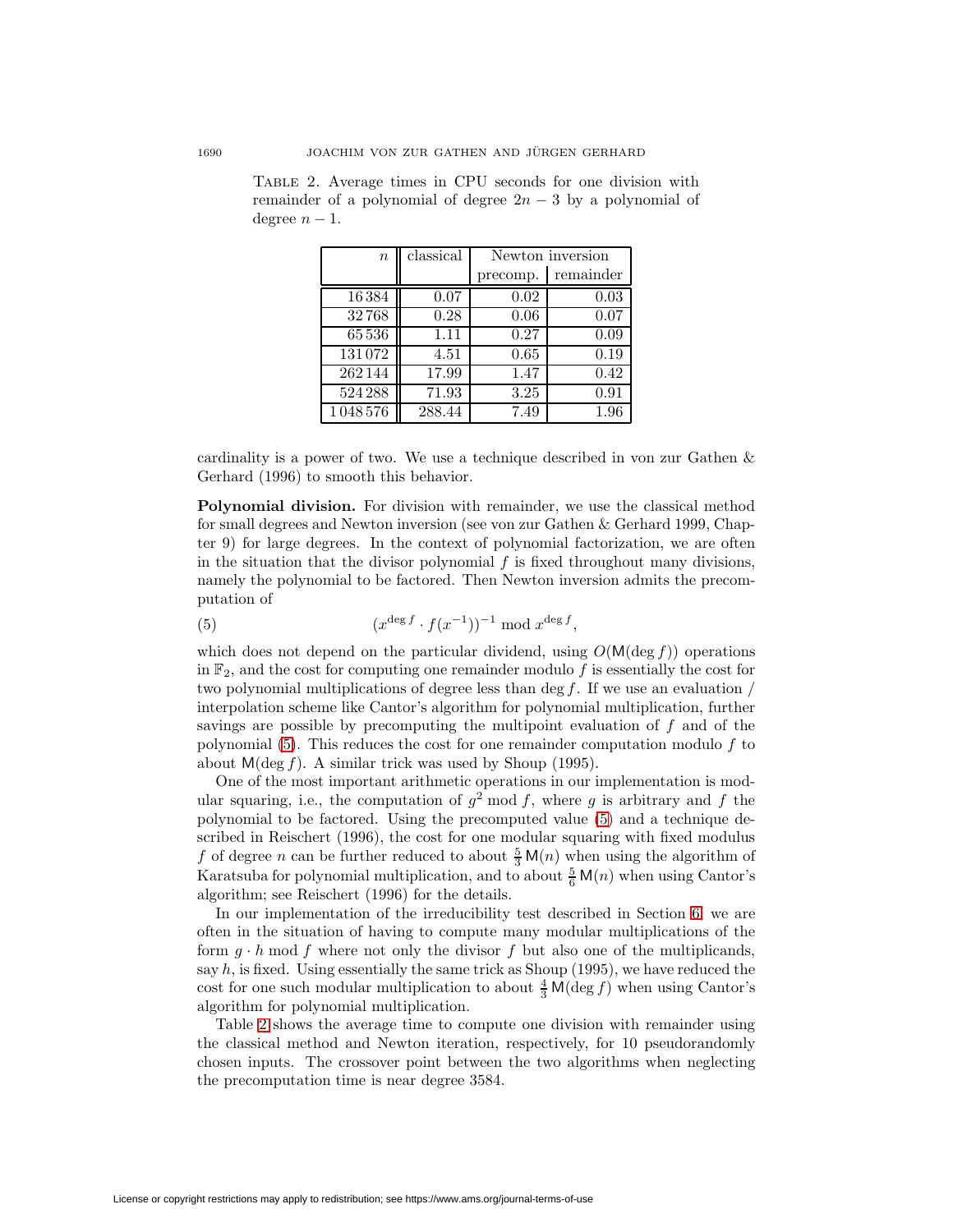| $\boldsymbol{n}$ | classical | "half-gcd"   |
|------------------|-----------|--------------|
| 16384            | 0.45      | 0.43         |
| 32768            | 2.01      | 1.12         |
| 65536            | 8.44      | 2.96         |
| 131072           | 36.56     | 7.69         |
| 262144           | 154.60    | <b>19.38</b> |
| 524288           | 586.16    | 47.67        |
| 1048576          | 2473.29   | 115.32       |

<span id="page-14-0"></span>Table 3. Average times in CPU seconds for one gcd of two polynomials of degree  $n-1$ .

<span id="page-14-1"></span>Table 4. Practice vs. theory: ratio of experimental running times and theoretical bounds. In the second and third columns, the ratio is some constant times the time from the last column in Tables [1](#page-12-0) and [2,](#page-13-1) respectively, divided by  $n(\log_2 n)^{\log_2 3}$ . The ratio in the fourth column is some constant times the time from the last column in Table [3](#page-14-0) divided by  $n(\log_2 n)^{1+\log_2 3}$ . The constants are chosen such that the ratios for  $n = 65536$  are equal to 1.

| $\boldsymbol{n}$ | Cantor | Newton inversion | "half-gcd" |
|------------------|--------|------------------|------------|
|                  | $m=32$ | remainder        |            |
| 16384            | 1.01   | 1.40             | 0.82       |
| 32768            | 0.99   | 1.81             | 0.89       |
| 65 536           | 1.00   | 1.00             | 1.00       |
| 131072           | 1.00   | 0.99             | 1.11       |
| 262144           | 1.00   | 0.98             | 1.21       |
| 524 288          | 1.01   | 0.99             | 1.29       |
| 1048576          | 1.00   | 0.98             | 1.37       |

**Polynomial gcds.** For the computation of gcds, we use both the classical method and and a faster  $O(M(n) \log n)$  algorithm, also known as "half-gcd" (see Aho, Hopcroft & Ullman 1974, Strassen 1983, or Chapter 11 in von zur Gathen & Gerhard 1999). Table [3](#page-14-0) shows the average time in CPU seconds for the computation of one gcd using both methods for 10 pseudorandomly chosen inputs. The crossover point between the two algorithms is near degree 16 384.

Table [4](#page-14-1) illustrates the correlation between actual running times and the theoretical prediction for multiplication, division with remainder, and gcd computation. We have normalized by the times at degree 65 536. Since our software is built with hybrid routines having different asymptotics in various ranges, these functions cannot be expected to be completely smooth.

**Polynomial factorization.** Our polynomial factorization algorithm consists of the three stages described in Section [2.](#page-1-0) For the squarefree factorization, we use Algorithm [2.1.](#page-2-2)

To compute the distinct degree factorization, we have implemented the coarse DDF algorithm as described in Section [3,](#page-2-0) with early abort, and the interval partition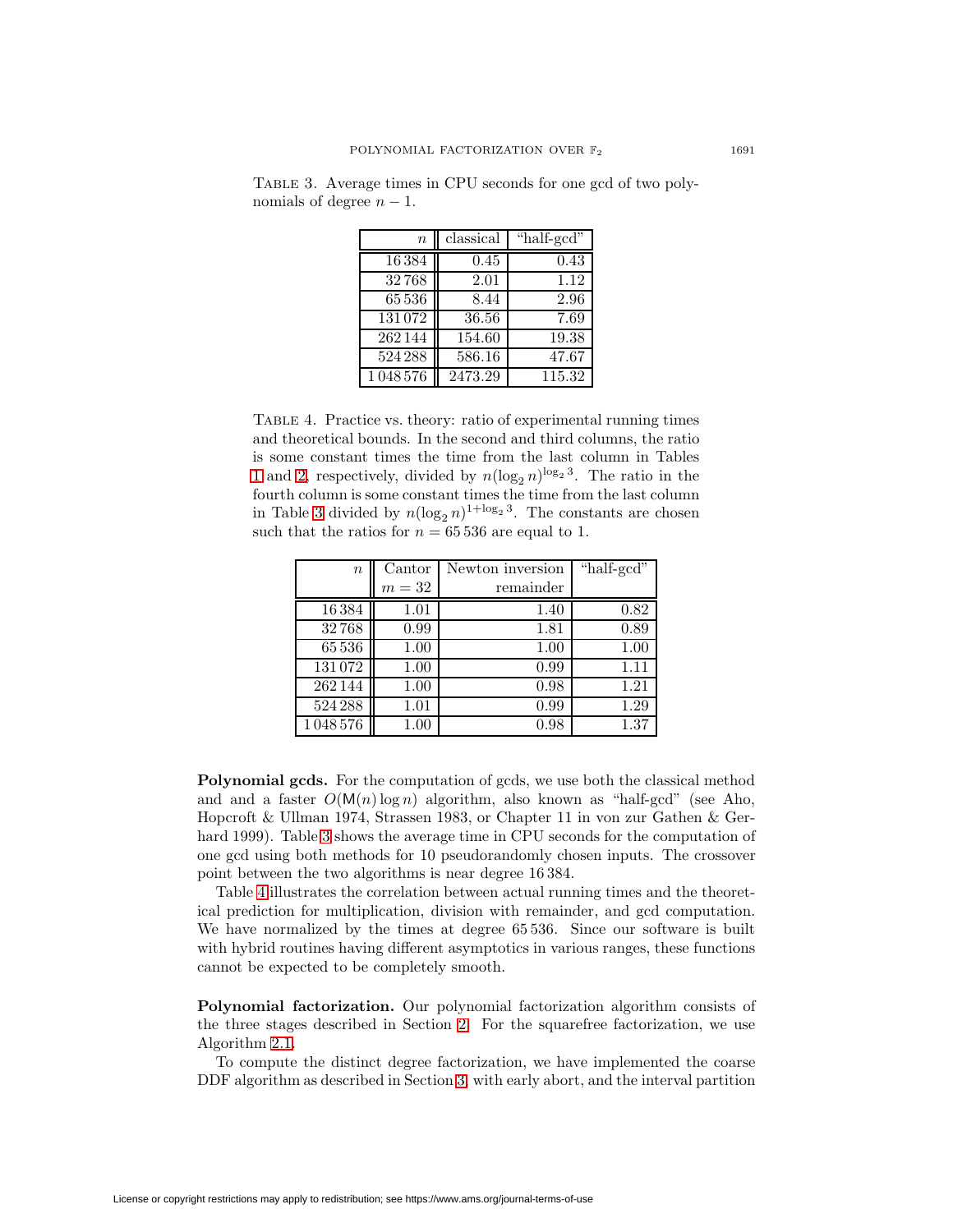defined by  $c_j = 2j^2$ , with intervals  $I_1 = \{1, 2\}$ ,  $I_2 = \{3, ..., 8\}$ ,  $I_3 = \{9, ..., 18\}$ ,  $\ldots$ ,  $\mathbf{I}_j = \{2(j-1)^2 + 1, \ldots, 2j^2\}$ . Furthermore, we use a binary search fine DDF algorithm, as follows. To split a squarefree polynomial  $f \in \mathbb{F}_2[x]$  whose irreducible factors have degrees in the interval  $\{c + 1, \ldots, d\} \subseteq \{1, \ldots, \deg f\}$ , we cut the interval into two halves of approximately equal size, compute  $a = \gcd(f, h) \in \mathbb{F}_2[x]$ , where  $h \in \mathbb{F}_2[x]$  is an interval polynomial for the lower half, and proceed recursively with a and  $f/a$ . The recursive process stops if deg  $f < 2(c + 1)$ , in which case f is irreducible, or otherwise if  $c + 1 = d$ . In the latter case, f is an equal-degree polynomial of order d, and we compute its equal degree factorization. As soon as the coarse DDF algorithm has detected that a fine DDF is necessary, the fine DDF algorithm can be executed in parallel to the coarse DDF algorithm, but we have only implemented a sequential version, where the fine DDF is performed before the coarse DDF algorithm proceeds.

As described in Section [5,](#page-7-0) we reduce the number of polynomial operations in the computation of an interval polynomial for the interval  $\{c + 1, \ldots, d\}$  in the coarse DDF algorithm from  $d - c$  modular squarings and the same number of modular multiplications to  $d - c$  modular squarings and about  $(d - c)/4$  modular multiplications. E.g., when using Karatsuba type polynomial multiplication, this cuts the running time down by a factor of 27/56, since the cost for a modular squaring modulo a fixed polynomial f of degree  $n$  is  $\approx \frac{5}{3}$  M(n), while the cost for a general modular multiplication modulo f is  $\approx 3 \text{ M}(n)$ . Montgomery (1999) uses a similar scheme with  $\approx (d-c)/3$  modular multiplications.

We use the irreducibility test as described in Section [6.](#page-8-0) The process is spawned on a second processor as soon as the coarse DDF algorithm reaches degree 1000, and spawned again every time the coarse DDF algorithm finds a new factor to check whether the remaining polynomial is irreducible.

The equal degree factorization is done as in Ben-Or (1981), at an expected cost of  $O(d \cdot M(rd) \log r)$  operations in  $\mathbb{F}_2$  for a squarefree equal-degree polynomial of order d with r irreducible factors. This was necessary only for  $d \leq 14$  in our experiments.

**Factorization experiments.** Tables [5](#page-16-0) and [6](#page-17-0) show examples of running times on the main processor for the factorization algorithm. The elapsed wall clock time differs from the CPU time on the main processor by less than one per cent in all experiments, and we have omitted it. The third column contains the amount of disk space in megabytes that the algorithm used for storing intermediate results. For technical reasons, we had to limit the maximal amount of disc space to 2GB. This was a real restriction only for degrees 262 143 and 524 287. The fourth column shows the degree at which the coarse DDF algorithm ended or was aborted when the irreducibility test certified the remaining factor to be irreducible (in the latter case, the degree is written in italic). The benefit of using the irreducibility test may be considerable: for example, for the first polynomial of degree 131 071 in Table [6,](#page-17-0) the running time of our software without the irreducibility test is  $4<sup>h</sup>46'$ , which is slower than the timing for the variant employing the irreducibility test by a factor of nearly 7. So even if we had run the irreducibility test in an interleaved fashion on the same processor, we would have obtained a speedup of about 3.5. The last column contains the factorization pattern, i.e., the degree sequence of the irreducible factors of the input polynomial. For example, in the fourth example of degree 65 535, we have two different linear factors of multiplicity one each, one cubic factor of multiplicity 2, one factor of degree 42 and multiplicity one, and so on.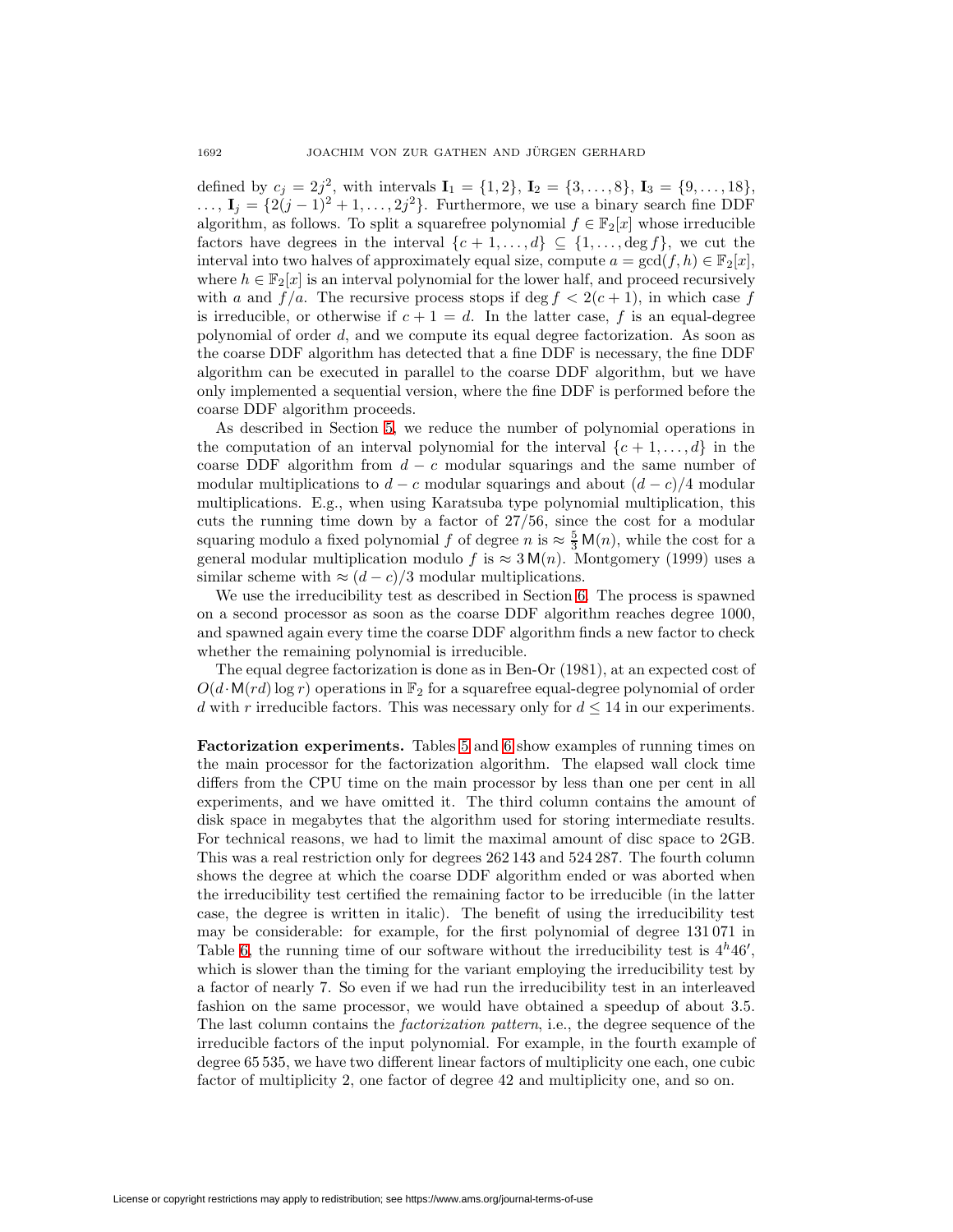<span id="page-16-0"></span>Table 5. CPU times and secondary storage for factoring some pseudorandomly chosen polynomials of degree n.

| $\boldsymbol{n}$                    | time            | disk            | abort  | factorization pattern                                     |
|-------------------------------------|-----------------|-----------------|--------|-----------------------------------------------------------|
|                                     |                 | space           | degree |                                                           |
| 16383                               | 92''            | 5               | 2692   | $1^5$ , 3, 4 <sup>2</sup> , 9, 361, 1667, 1827, 12503     |
| 16383                               | 124''           | $\overline{7}$  | 3676   | $1^5$ , 3, 6, 7, 16, 26, 39, 80, 94, 110, 556, 2825,      |
|                                     |                 |                 |        | 12616                                                     |
| 16383                               | 130''           | $\overline{7}$  | 3698   | $1^2$ , 1, 8, 19, 2783, 13570                             |
| 16383                               | 147''           | 9               | 4720   | $1^4$ , 224, 266, 587, 1201, 4099, 10002                  |
| 16383                               | 221''           | 13              | 6728   | $1^3$ , 6, 24, 249, 283, 930, 6563, 8325                  |
| 32767                               | $\overline{7'}$ | 15              | 3854   | $1^2$ , $2^2$ , 8, 46, 306, 330, 32071                    |
| 32767                               | 20'             | 30              | 7442   | $1^2$ , $1^3$ , 2, 13, 23, 73, 140, 153, 393, 2145, 2177, |
|                                     |                 |                 |        | 3308, 3695, 7245, 13395                                   |
| 32767                               | 14'             | 42              | 10658  | 12, 30, 31, 34, 96, 1232, 1876, 3590, 3616,               |
|                                     |                 |                 |        | 10414, 11836                                              |
| 32767                               | 415'            | 38              | 9839   | $1^2$ , 16, 22, 90, 102, 359, 791, 798, 1824, 9085,       |
|                                     |                 |                 |        | 19678                                                     |
| 32767                               | 16'             | 42              | 10447  | $1^4$ , $2^2$ , 9, 55, 2141, 9659, 20895                  |
| 65535                               | 14'             | 37              | 4776   | $1^2$ , $1^4$ , 2, 33, 143, 319, 551, 2772, 61709         |
| 65 5 35                             | 19'             | 52              | 6602   | $1^3$ , 1, 10, 31, 590, 824, 1037, 1898, 3831, 57310      |
| 65 5 35                             | 20'             | 56              | 7098   | $1^5$ , 6, 10, 11, 99, 653, 2355, 3364, 5413, 53619       |
| 65 5 35                             | 24'             | 71              | 9082   | $1, 1, 3^2, 42, 71, 205, 607, 852, 2197, 3066,$           |
|                                     |                 |                 |        | 3165, 7891, 47431                                         |
| 65535                               | 27'             | $\overline{75}$ | 9610   | $1^2$ , 5, 18, 29, 56, 80, 94, 259, 643, 1476, 3294,      |
|                                     |                 |                 |        | 8328, 51 251                                              |
|                                     |                 |                 |        |                                                           |
| 1, 1, 3, 4, 4, 9                    |                 | 1667            | 1827   | 12503                                                     |
|                                     | 361             |                 |        |                                                           |
| 1, 1, 3, 6, 7, 16<br>26, 39, 80, 94 | 556             | 2825            |        | 12616                                                     |
|                                     | 110             |                 |        |                                                           |
| 1, 1, 1, 8, 19                      |                 | 2783            |        | 13570                                                     |
|                                     |                 |                 |        |                                                           |

| 1201<br>$1, 1, 1, 1-$<br>FOT | 4099 | 10002. |
|------------------------------|------|--------|
| 224 266                      |      |        |
| 1, 1, 1, 6<br>930            | 6563 | 8325   |
| 249 283                      |      |        |

<span id="page-16-1"></span>FIGURE 3. Factorization patterns for five pseudorandom polynomials of degree 16 383 in  $\mathbb{F}_2[x]$ .

Figure [3](#page-16-1) illustrates the factorization patterns for the degree 16 383 examples of Table [5.](#page-16-0) The width of a field corresponds to the degree of the respective irreducible factor. In our experiments, we never had to perform a fine DDF for total degrees above 8000 or an EDF for total degrees above 28. Since the algorithm is distributed over two processors, both the CPU time on the main processor and the elapsed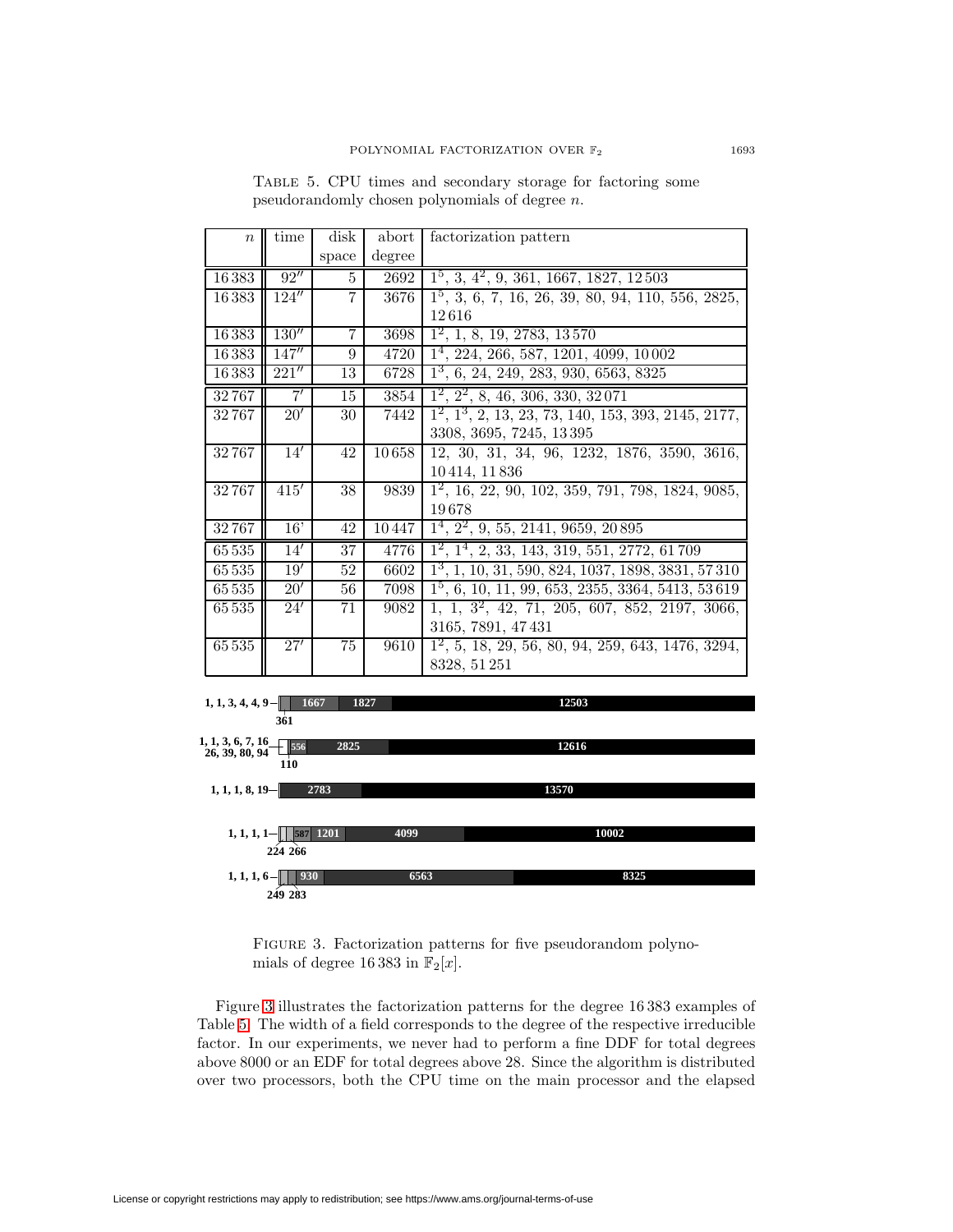| $\boldsymbol{n}$ | time                | disk  | abort             | factorization pattern                                    |
|------------------|---------------------|-------|-------------------|----------------------------------------------------------|
|                  |                     | space | degree            |                                                          |
| 131071           | 41'                 | 121   | 7736              | $1^2$ , $1^2$ , 2, 14, 20, 23, 331, 1187, 3696,          |
|                  |                     |       |                   | 125794                                                   |
| 131071           | 46'                 | 138   | 8824              | $1, 1^2, 27, 164, 612, 5402, 124863$                     |
| 131071           | 1 <sup>h</sup> 40'  | 321   | $\frac{20526}{ }$ | 1, 1 <sup>3</sup> , 3, 449, 483, 1274, 18 136, 110 722   |
| 131071           | $\overline{2^h04'}$ | 428   | 27378             | $1, 1^4, 14, 67, 203, 631, 3546, 3580, 3877,$            |
|                  |                     |       |                   | 3924, 10400, 23894, 26057, 27069, 27804                  |
| 131071           | 2 <sup>h</sup> 18'  | 469   | 29 9 9 6          | $1^2$ , $1^3$ , 2, 5, 8, 68, 111, 359, 1048, 1607,       |
|                  |                     |       |                   | 12758, 15699, 28780, 70621                               |
| 262143           | $4^{h}14'$          | 744   | 23794             | 1, 1, 9, 33, 41, 96, 291, 336, 795, 1860,                |
|                  |                     |       |                   | 2906, 18555, 237219                                      |
| 262143           | $7^{h}43'$          | 1487  | 47560             | 1, 3, 215, 781, 16881, 29207, 29819,                     |
|                  |                     |       |                   | 43 371, 45 887, 95 978                                   |
| 262143           | $7^{h}59'$          | 1495  | 47844             | 2, 56, 110, 174, 1096, 1876, 13616, 29823,               |
|                  |                     |       |                   | 44 413, 170 977                                          |
| 262143           | $10^{h}40'$         | 2044  | 65412             | $1, 2^2, 3, 11, 109, 259, 416, 1170, 1519, 1937,$        |
|                  |                     |       |                   | $2488,\,3125,\,7247,\,33\,587,\,62\,673,\,147\,594$      |
| 262143           | $15^{h}47'$         | 2047  | 95922             | 4, 7, 37, 96, 103, 177, 738, 1268, 1649, 1796,           |
|                  |                     |       |                   | 6283, 7015, 95459, 147520                                |
| 524287           | $16h^{15'}$         | 2046  | 42839             | $1, 1^2, 20, 830, 1443, 1538, 2054, 3175,$               |
|                  |                     |       |                   | 33 369, 34 852, 447 003                                  |
| 524287           | $20^{h}17'$         | 2046  | 53792             | $\overline{1, 1^2, 15, 41, 132, 188, 1097, 4480, 7436,}$ |
|                  |                     |       |                   | 14 419, 17 159, 44 788, 434 529                          |
| 524287           | $43^{h}48'$         | 2046  | 125352            | 2, 12, 14, 14, 85, 113, 148, 296, 343, 345,              |
|                  |                     |       |                   | 6338, 31 278, 48 200, 119 622, 317 477                   |
| 524287           | $44^{h}06'$         | 2046  | 126310            | 3, 25, 338, 1532, 12564, 33055, 98748,                   |
|                  |                     |       |                   | 122 164, 255 858                                         |
| 524287           | $64^{h}25'$         | 2046  | 183618            | $1, 1^3, 5, 52, 62, 67, 403, 561, 569, 1566,$            |
|                  |                     |       |                   | 1776, 20384, 183268, 315570                              |

<span id="page-17-0"></span>Table 6. CPU times and secondary storage for factoring some pseudorandomly chosen polynomials of degree n.

wall clock time depend on the work load of both processors: e.g., if the load on the processor testing for irreducibility is high, the abort degree of the coarse DDF algorithm (and hence the CPU time on the main processor) is higher than when the load is low.

Let  $f \in \mathbb{F}_2[x]$  be the polynomial to be factored and  $n = \deg f$ . We denote by  $S_i$  the degree of the *i*th largest irreducible factor of  $f \in \mathbb{F}_2[x]$ . The actual running time of the algorithm on input f mainly depends on  $S_2$ , for the following reasons. If  $S_1 \leq 2S_2$ , then the irreducibility test is of no help, and the coarse DDF algorithm with "early abort" stops at degree  $S_2$  (due to the blocking, the actual abort degree is somewhat higher in our experiments). Otherwise, the irreducibility test is spawned for the last time when the coarse DDF algorithm reaches degree  $S_2$ , and in our experiments the remaining factor is certified to be irreducible quite soon afterwards. In fact, in Tables [5](#page-16-0) and [6](#page-17-0) the abort degree  $d$  never exceeds  $S_2$  by more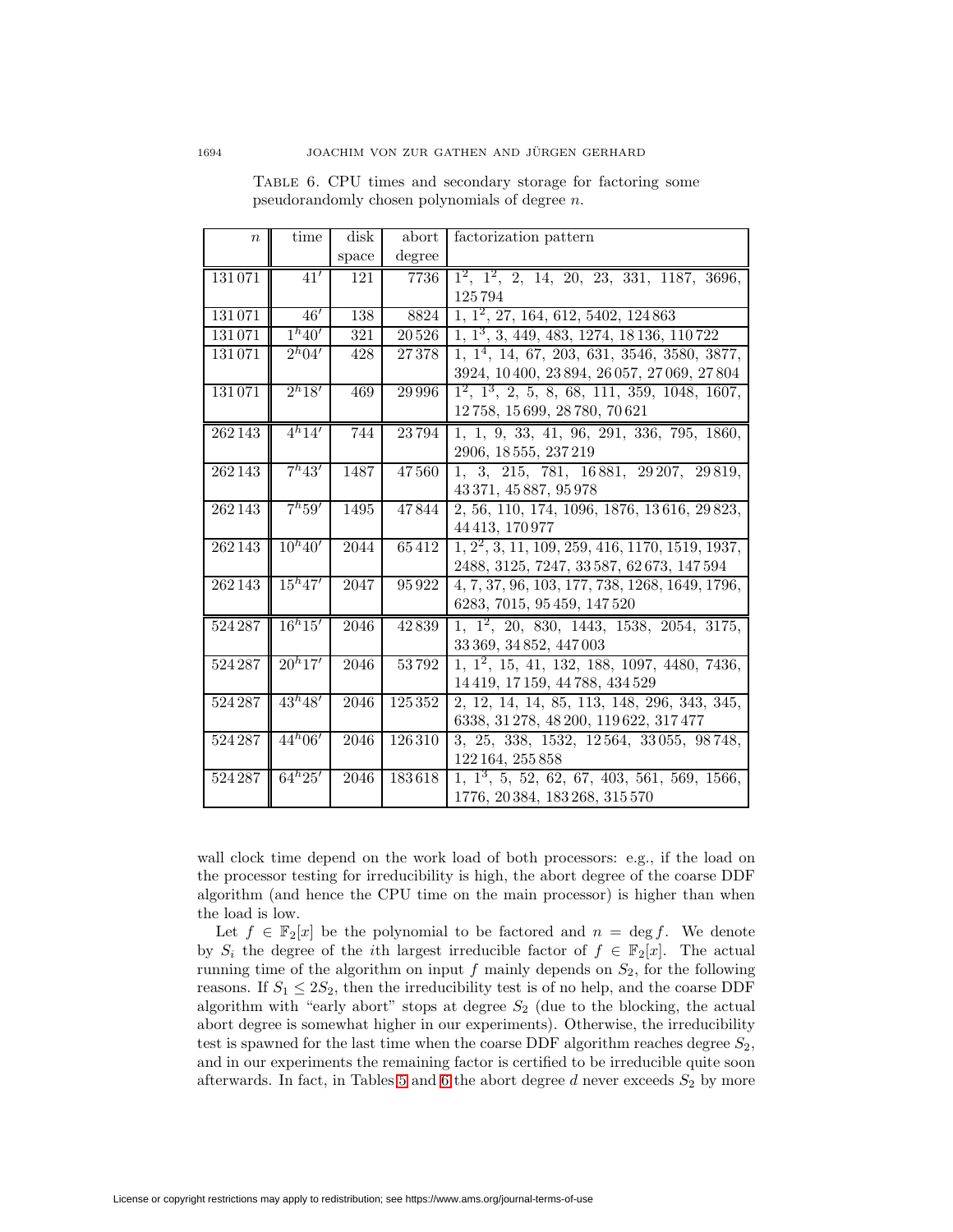<span id="page-18-0"></span>

| TABLE 7. Practive vs. theory: ratio of experimental running times  |
|--------------------------------------------------------------------|
| and theoretical bounds for factorization. The times are taken from |
| Tables 5 and 6, and the constant $c$ is chosen such that the first |
| ratio in the row for $n = 65535$ is equal to 1.                    |

|                                                                     | $n \parallel c \cdot \text{time}/(S_2 n (\log_2 n)^{\log_2 3})$ |  |  |  |  |  |  |
|---------------------------------------------------------------------|-----------------------------------------------------------------|--|--|--|--|--|--|
| $16383$ 0.81 0.70 0.75 0.57 0.54                                    |                                                                 |  |  |  |  |  |  |
| $32\,767$   8.65 0.59 0.58 0.71 0.73                                |                                                                 |  |  |  |  |  |  |
| 65 535 1.00 0.95 0.72 0.60 0.62                                     |                                                                 |  |  |  |  |  |  |
| $\overline{131\,071\parallel}$ 0.98 0.75 0.48 0.40 0.42             |                                                                 |  |  |  |  |  |  |
| $262143 \parallel 0.55 \quad 0.41 \quad 0.43 \quad 0.41 \quad 0.40$ |                                                                 |  |  |  |  |  |  |
| $\overline{524\,287\parallel}$ 0.52 0.50 0.41 0.40 0.39             |                                                                 |  |  |  |  |  |  |

than 9004. We have  $S_2 \leq d \leq 2.1 \cdot S_2$  in all our experiments, with one exception, namely for the first polynomial of degree  $32\,767$ , where  $S_2$  is very small. In fact, the average of  $d/S_2$  over 29 experiments (all but the exceptional one) is about 1.2.

The running time is essentially proportional to  $S_2 \tcdot t$ , where t is the average time for the multiplication of two polynomials of degree about n. This is  $O(n \mathsf{M}(n))$  or  $O<sup>∼</sup>(n<sup>2</sup>)$  when we use Cantor's multiplication algorithm, since  $S_2 < n/2$ . Similar to Table [4,](#page-14-1) Table [7](#page-18-0) displays the ratios of actual running times versus predictions, normalizing at the first polynomial of degree 65 535. The exceptional polynomial mentioned before is reflected by the ratio 8.65 in Table [7.](#page-18-0)

The average times for one modular squaring and one general modular multiplication modulo a factor of f are at most  $\approx \frac{5}{6}t$  and 2t, respectively, when using Cantor's multiplication method. If  $d \leq n/2$  is the degree where the coarse DDF algorithm stops and if we neglect the cost for precomputations in the division algorithm, gcd computations, fine DDF, and EDF, then the algorithm essentially performs  $d$  modular squarings and about  $d/4$  modular multiplications to compute interval polynomials. This yields an estimate for the total running time of  $\approx \frac{4}{3}dt$ with Cantor's multiplication, which is in good accordance with the times in Tables [1](#page-12-0) and [6.](#page-17-0) In fact, the times in Table [6](#page-17-0) are higher by a factor of up to about 20 per cent, due to the gcd computations. The worst case for our DDF algorithm is when f has two irreducible factors of distinct degrees, both about  $n/2$ . The irreducibility test does not help then, and we get an estimated running time of  $\frac{2}{3}nt$ .

Factoring trinomials can be done still faster, since division with remainder by a trinomial costs essentially the same as a polynomial addition. For example, when using Cantor's multiplication, the cost for the computation of an interval polynomial modulo a dense polynomial f for the interval  $\{c+1,\ldots,d\}$  is essentially  $\frac{4}{3}(d-c)\mathsf{M}(\deg f)$ , while for a trinomial f this can be done with only about  $(d-d)$  $c$ / $4 \cdot M(\deg f)$  operations. This leads to an estimated running time of  $\frac{1}{4}dt$ , where d and  $t$  are as above. We have implemented a variant of our factorization algorithm for trinomials of the form  $x^n + x + 1$  which exploits the sparseness, and factored the trinomial  $x^{216\,091} + x + 1$  from Montgomery (1991), whose software was able to factor it in about 45 hours on a Sun 4/260, in about one and a half hours of CPU time. We have also verified that our factors coincide with Montgomery's.

Roelse (1999) states a parallel running time of about 10 hours for factoring a random polynomial in  $\mathbb{F}_2[x]$  of degree 300 000 by Niederreiter's algorithm, using 256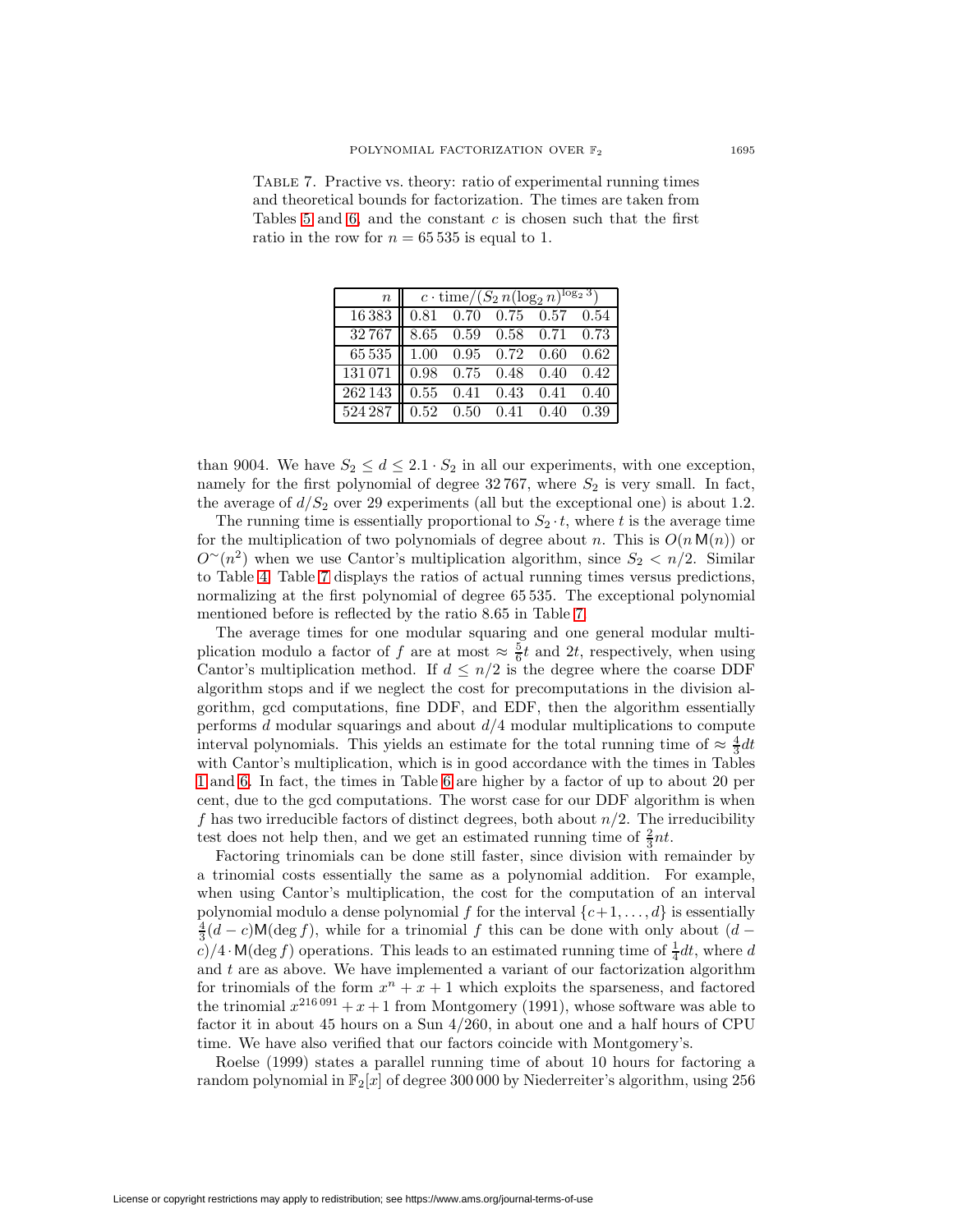IBM RS6000 processors running at 67 MHz each. The largest irreducible factor of this polynomial has degree 126 929, and the second largest one has degree 100 948. Thus our irreducibility test would be of no help here. Extrapolating our running times for the last polynomial of degree 262 143 in Table [6,](#page-17-0) we conjecture that we would be able to factor Roelse's polynomial in about 20 hours, using one 400 MHz UltraSparc-II processor. While the linear-algebra based algorithm of Niederreiter, which Roelse implements, appears to be better suited for parallelization than our algorithm, the sequential running time of our algorithm is only  $O<sup>∼</sup>(n<sup>2</sup>)$  for polynomials of degree n, in contrast to  $O(n^3)$  for Niederreiter's algorithm. Moreover, when we do not use the irreducibility test, then the storage requirement for our algorithm is  $O(n)$ , while Niederreiter's algorithm uses  $O(n^2)$ .

We used NTL to verify for all our factorizations that the product of all found factors equals the input polynomial. Moreover, we checked with the irreducibility test of NTL that all factors of degree less than 150 000 in our factorizations are indeed irreducible.

### **REFERENCES**

- [1] Alfred V. Aho, John E. Hopcroft, and Jeffrey D. Ullman, The design and analysis of computer algorithms, Addison-Wesley, Reading MA, 1974. MR **54:**[1706](http://www.ams.org/mathscinet-getitem?mr=54:1706)
- [2] A. Arwin, Über Kongruenzen von dem fünften und höheren Graden nach einem Primzahlmodulus, Ark. Mat. **14** (1918), no. 7, 1–46.
- [3] M. Ben-Or, Probabilistic algorithms in finite fields, Proceedings of the 22nd Annual IEEE Symposium on Foundations of Computer Science, Nashville TN, 1981, pp. 394–398.
- [4] E. R. Berlekamp, Factoring polynomials over finite fields, Bell System Technical Journal **46** (1967), 1853–1859. MR **36:**[2314](http://www.ams.org/mathscinet-getitem?mr=36:2314)
- [5] , Factoring polynomials over large finite fields, Math. Comp. **24** (1970), no. 11, 713– 735. MR **43:**[1948](http://www.ams.org/mathscinet-getitem?mr=43:1948)
- [6]  $\_\_\_\$ , Algebraic coding theory, Aegean Park Press, 1984. First edition McGraw Hill, New York, 1968. MR **38:**[6873](http://www.ams.org/mathscinet-getitem?mr=38:6873)
- [7] Olaf Bonorden, Joachim von zur Gathen, Jürgen Gerhard, Olaf Müller, and Michael Nöcker, Factoring a binary polynomial of degree over one million, ACM SIGSAM Bull. **35** (1), 2001, 16–18.
- [8] David G. Cantor, On arithmetical algorithms over finite fields, J. Combin. Theory Ser. A **50** (1989), 285–300. MR **90f:**[11100](http://www.ams.org/mathscinet-getitem?mr=90f:11100)
- [9] David G. Cantor and Erich Kaltofen, On fast multiplication of polynomials over arbitrary algebras, Acta Inform. **28** (1991), 693–701. MR **92i:**[68068](http://www.ams.org/mathscinet-getitem?mr=92i:68068)
- [10] David G. Cantor and Hans Zassenhaus, A new algorithm for factoring polynomials over finite fields, Math. Comp. **36** (1981), no. 154, 587–592. MR **82e:**[12020](http://www.ams.org/mathscinet-getitem?mr=82e:12020)
- [11] Philippe Flajolet, Xavier Gourdon, and Daniel Panario, Random polynomials and polynomial factorization, Proceedings of the 23rd International Colloquium on Automata, Languages and Programming ICALP 1996, Paderborn, Germany (F. Meyer auf der Heide and B. Monien, eds.), Lecture Notes in Comput. Sci., no. 1099, Springer-Verlag, 1996, pp. 232–243. INRIA Rapport de Recherche No 3370, March 1998, 28 pages. MR **98e:**[68123](http://www.ams.org/mathscinet-getitem?mr=98e:68123)
- [12] Peter Fleischmann and Peter Roelse, Comparative implementations of Berlekamp's and Niederreiter's polynomial factorization algorithms, Finite Fields and Applications, Proceedings of the third international conference, Glasgow, UK, July 1995 (S. Cohen and H. Niederreiter, eds.), London Math. Soc. Lecture Notes Ser., no. 233, Cambridge University Press, 1996, pp. 73–83. MR **98a:**[12009](http://www.ams.org/mathscinet-getitem?mr=98a:12009)
- [13] É. Galois, Sur la théorie des nombres, Bulletin des sciences mathématiques Férussac 13 (1830), 428–435. See also Journal de Math´ematiques Pures et Appliqu´ees **11** (1846), 398–407, and Ecrits et mémoires d'Evariste Galois (Robert Bourgne and J.-P. Azra, eds.), Gauthier-Villars, Paris, 1962, 112–128. MR **[27:](http://www.ams.org/mathscinet-getitem?mr=27:21)**21
- [14] Shuhong Gao and Joachim von zur Gathen, Berlekamp's and Niederreiter's polynomial factorization algorithms, Finite Fields: Theory, Applications and Algorithms (G. L. Mullen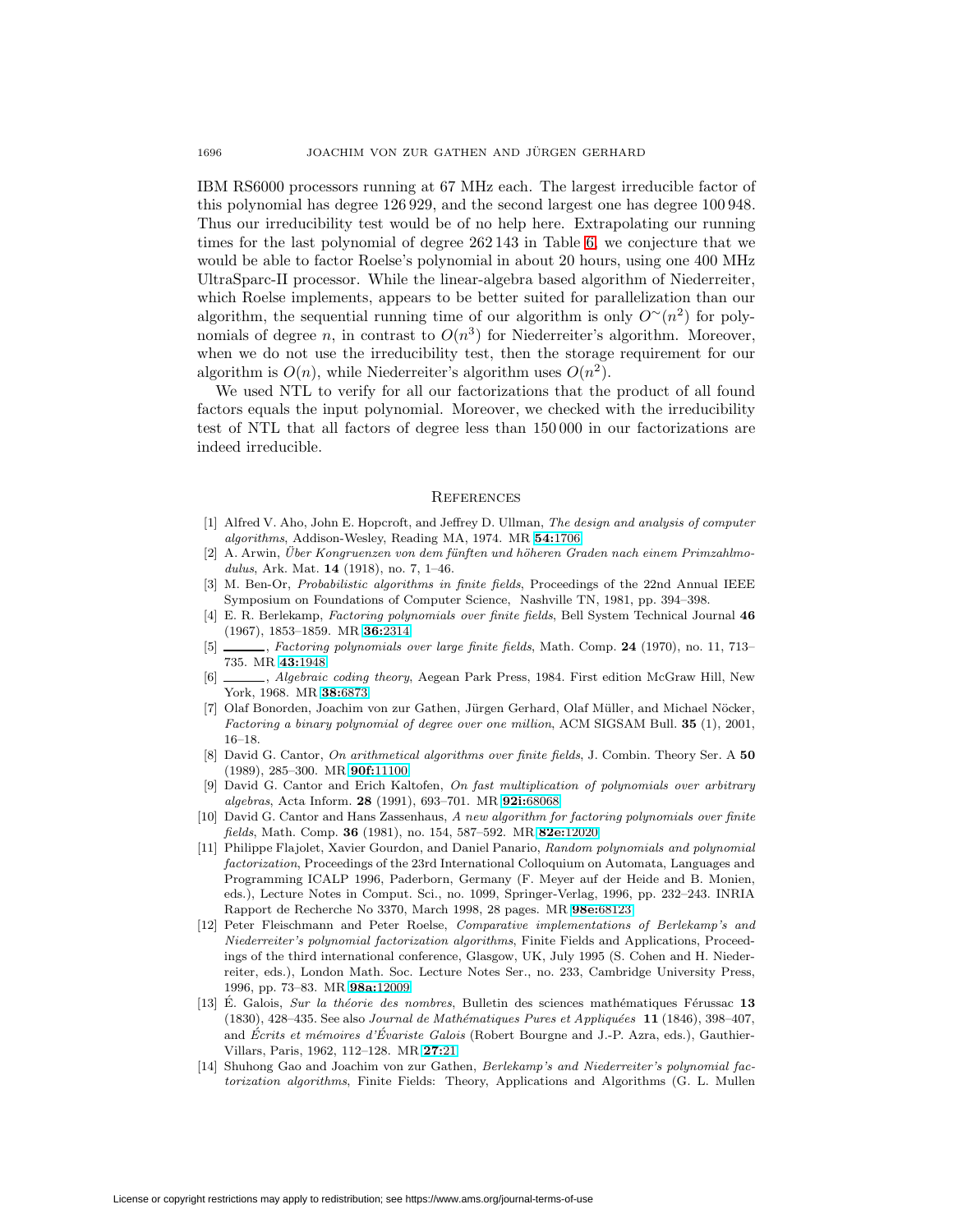and P. J.-S. Shiue, eds.), Contemp. Math., no. 168, American Mathematical Society, 1994, pp. 101–115. MR **95f:**[11106](http://www.ams.org/mathscinet-getitem?mr=95f:11106)

- [15] Joachim von zur Gathen and Jürgen Gerhard, Arithmetic and factorization of polynomials over  $\mathbb{Z}_2$ , Tech. Report tr-rsfb-96-018, University of Paderborn, Germany, 1996, 43 pages.
- [16] , Modern computer algebra, Cambridge University Press, Cambridge, UK, 1999. MR **[2000j:](http://www.ams.org/mathscinet-getitem?mr=2000j:68205)**68205
- [17] J. von zur Gathen, X. Gourdon, and D. Panario, Average cost of baby-step/giant-step polynomial factorization algorithms, in preparation, 2002.
- [18] Joachim von zur Gathen and Daniel Panario, Factoring polynomials over finite fields: A survey, J. Symbolic Comput. **31** (2001), no. 1–2, 3–17.CMP 2001:07
- [19] Joachim von zur Gathen and Victor Shoup, Computing Frobenius maps and factoring polynomials, Comput. Complexity **2** (1992), 187–224. MR **94d:**[12011](http://www.ams.org/mathscinet-getitem?mr=94d:12011)
- [20] Carl Friedrich Gauß, Theoria residuorum biquadraticorum, commentatio secunda, Werke **II**, Königliche Gesellschaft der Wissenschaften, Göttingen, 1863, reprinted by Georg Olms Verlag, Hildesheim New York, 1973, pp. 93–150. MR **82e:**[01022](http://www.ams.org/mathscinet-getitem?mr=82e:01022)
- [21] E. Kaltofen, *Polynomial factorization 1987–1991*, Proceedings of LATIN '92, São Paulo, Brazil (I. Simon, ed.), Lecture Notes in Comput. Sci., no. 583, Springer-Verlag, 1992, pp. 294– 313. MR **94f:**[68019](http://www.ams.org/mathscinet-getitem?mr=94f:68019)
- [22] E. Kaltofen and A. Lobo, Factoring high-degree polynomials by the black box Berlekamp algorithm, Proceedings of the 1994 International Symposium on Symbolic and Algebraic Computation ISSAC '94, Oxford, UK (J. von zur Gathen and M. Giesbrecht, eds.), ACM Press, 1994, pp. 90–98.
- [23] Erich Kaltofen and Victor Shoup, Fast polynomial factorization over high algebraic extensions of finite fields, Proceedings of the 1997 International Symposium on Symbolic and Algebraic Computation ISSAC '97, Maui HI (Wolfgang W. Küchlin, ed.), ACM Press, 1997, pp. 184– 188. MR **[2000i:](http://www.ams.org/mathscinet-getitem?mr=2000i:68174)**68174
- [24] , Subquadratic-time factoring of polynomials over finite fields, Math. Comp. **67** (1998), no. 223, 1179–1197, Extended Abstract in Proceedings of the Twenty-seventh Annual ACM Symposium on the Theory of Computing, Las Vegas NV, ACM Press, 1995, 398–406. MR **99m:**[68097](http://www.ams.org/mathscinet-getitem?mr=99m:68097)
- $[25]$  A. Karatsuba and Yu. Ofman, Умножение многозначных чисел на автоматах, Доклады Академий Наук СССР 145 (1962), 293–294. A. Karatsuba and Yu. Ofman, Multiplication of multidigit numbers on automata, Soviet Physics–Doklady **7** (1963), 595–596.
- [26] Arnold Knopfmacher and John Knopfmacher, Counting irreducible factors of polynomials over a finite field, Discrete Math. **112** (1993), 103–118. MR **94a:**[11188](http://www.ams.org/mathscinet-getitem?mr=94a:11188)
- [27] Rudolf Lidl and Harald Niederreiter, Finite fields, Encyclopedia Math. Appl., no. 20, Addison-Wesley, Reading MA, 1983. MR **86c:**[11106](http://www.ams.org/mathscinet-getitem?mr=86c:11106)
- [28] Peter L. Montgomery, Factorization of  $X^{216091} + X + 1$  mod  $2-A$  problem of Herb Doughty, manuscript, February 1991.
- [29] Harald Niederreiter, New deterministic factorization algorithms for polynomials over finite fields, Finite fields: theory, applications and algorithms (G. L. Mullen and P. J.-S. Shiue, eds.), Contemp. Math., no. 168, American Mathematical Society, 1994, pp. 251–268. MR **95f:**[11100](http://www.ams.org/mathscinet-getitem?mr=95f:11100)
- [30] Daniel Reischert, Schnelle Multiplikation von Polynomen über GF(2) und Anwendungen, Diplomarbeit, Institut für Informatik II, Rheinische Friedrich-Wilhelm-Universität Bonn, Germany, August 1995.
- [31]  $\_\_\_\_\_\_\$ , Multiplication by a square is cheap over  $\mathbb{F}_2$ , manuscript, 1996.
- [32] Peter Roelse, Factoring high-degree polynomials over  $F_2$  with Niederreiter's algorithm on the IBM SP2, Math. Comp. **68** (1999), no. 226, 869–880. MR **99i:**[11112](http://www.ams.org/mathscinet-getitem?mr=99i:11112)
- [33] A. Schönhage, Schnelle Multiplikation von Polynomen über Körpern der Charakteristik 2, Acta Inform. **7** (1977), 395–398. MR **55:**[9604](http://www.ams.org/mathscinet-getitem?mr=55:9604)
- [34] A. Schönhage and V. Strassen, Schnelle Multiplikation großer Zahlen, Computing **7** (1971), 281–292. MR **45:**[1431](http://www.ams.org/mathscinet-getitem?mr=45:1431)
- [35] J.-A. Serret, Cours d'algèbre supérieure, 3rd ed., Gauthier-Villars, Paris, 1866.
- [36] Victor Shoup, A new polynomial factorization algorithm and its implementation, J. Symbolic Comput. **20** (1995), 363–397. MR **97d:**[12011](http://www.ams.org/mathscinet-getitem?mr=97d:12011)
- [37] V. Strassen, The computational complexity of continued fractions, SIAM J. Comput. **12** (1983), no. 1, 1–27. MR **84b:**[12004](http://www.ams.org/mathscinet-getitem?mr=84b:12004)